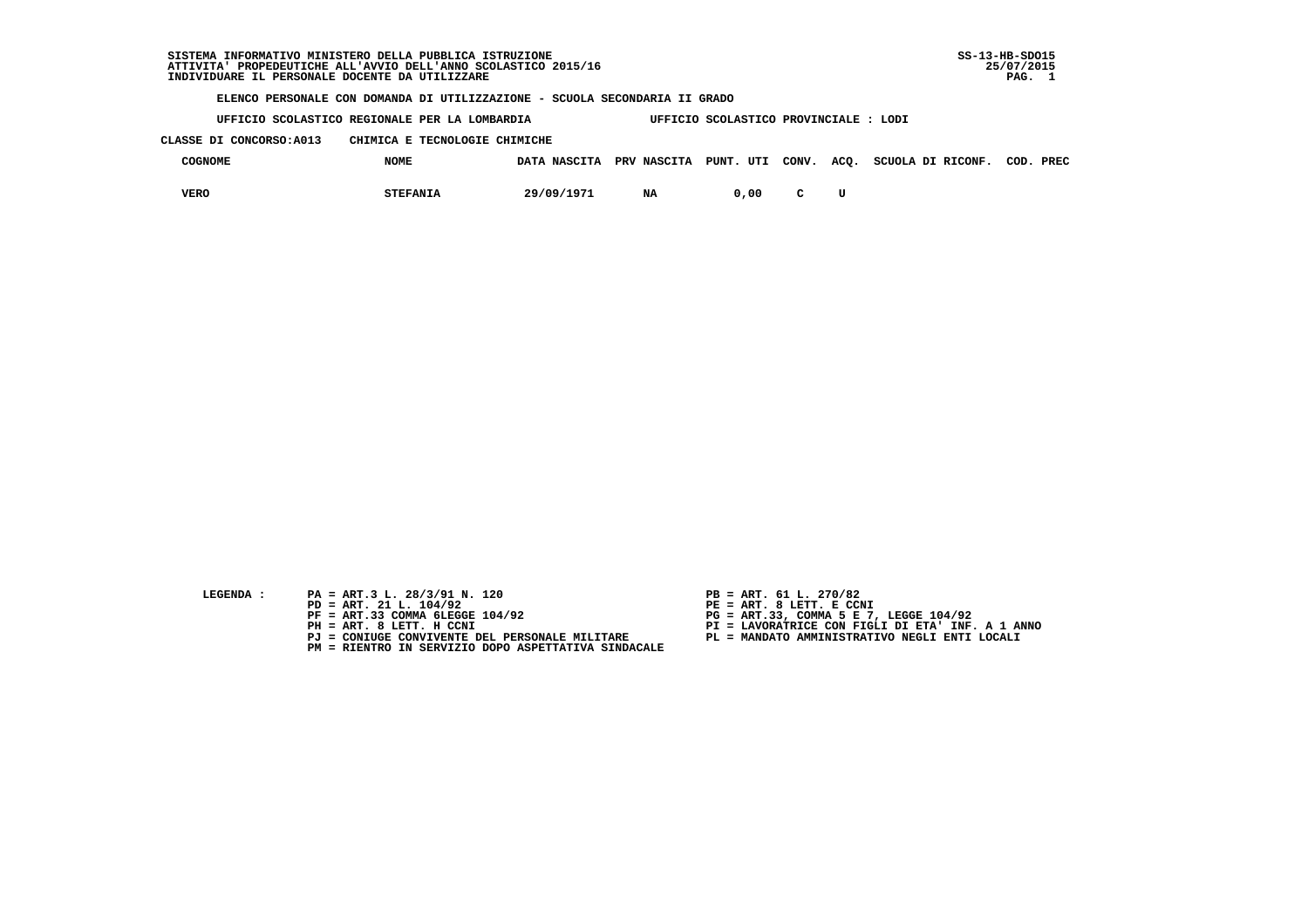**UFFICIO SCOLASTICO REGIONALE PER LA LOMBARDIA UFFICIO SCOLASTICO PROVINCIALE : LODI**

 **CLASSE DI CONCORSO:A016 COSTR.,TECNOL.DELLE COST.E DIS.TEC.**

| COGNOME         | <b>NOME</b>    | DATA NASCITA PRV NASCITA PUNT. UTI CONV. |    |        |   | ACQ. SCUOLA DI RICONF. COD. PREC |  |
|-----------------|----------------|------------------------------------------|----|--------|---|----------------------------------|--|
| <b>BELTRAME</b> | <b>IVO</b>     | 21/06/1953                               | LO | 274.00 | N |                                  |  |
| MERLI           | <b>GIORGIO</b> | 18/10/1951                               | МI | 245,00 | N |                                  |  |

- 
- **LEGENDA :** PA = ART.3 L. 28/3/91 N. 120 <br>PD = ART. 21 L. 104/92 <br>PE = ART. 8 LETT. E CCN  **PD = ART. 21 L. 104/92 PE = ART. 8 LETT. E CCNI**
	-
	-
	-
	- **PM = RIENTRO IN SERVIZIO DOPO ASPETTATIVA SINDACALE**
- 
- 
- 
- **PF = ART.33 COMMA 6LEGGE 104/92 PG = ART.33, COMMA 5 E 7, LEGGE 104/92 PH = ART. 8 LETT. H CCNI PI = LAVORATRICE CON FIGLI DI ETA' INF. A 1 ANNO**
	- **PJ = CONIUGE CONVIVENTE DEL PERSONALE MILITARE PL = MANDATO AMMINISTRATIVO NEGLI ENTI LOCALI**
		-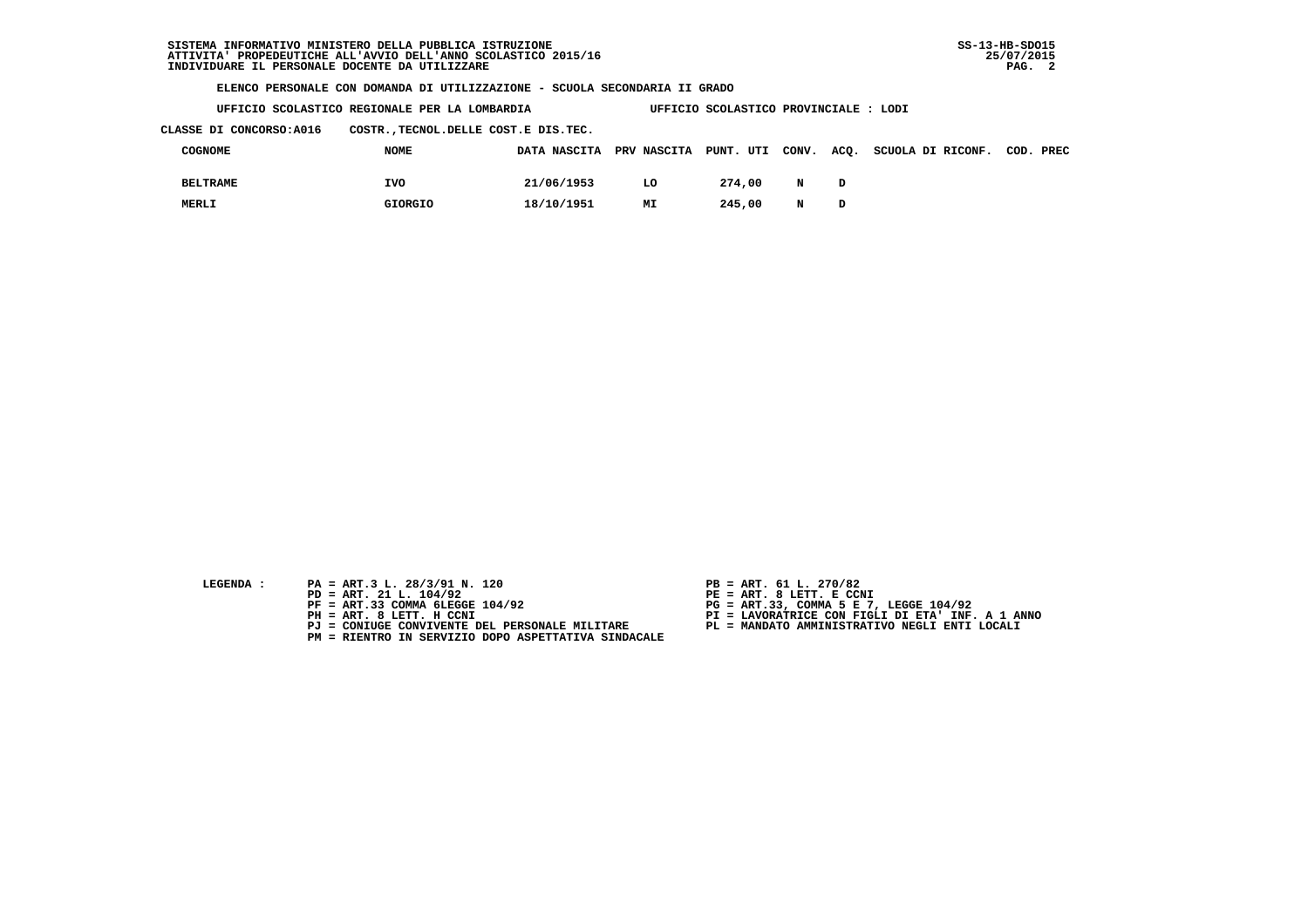**UFFICIO SCOLASTICO REGIONALE PER LA LOMBARDIA UFFICIO SCOLASTICO PROVINCIALE : LODI**

 **CLASSE DI CONCORSO:A017 DISCIPLINE ECONOMICO-AZIENDALI**

| COGNOME          | <b>NOME</b>      | DATA NASCITA PRV NASCITA PUNT. UTI |     |       | CONV.        |   | ACO. SCUOLA DI RICONF. | COD. PREC |
|------------------|------------------|------------------------------------|-----|-------|--------------|---|------------------------|-----------|
| <b>DAMICO</b>    | <b>GIOVANNA</b>  | 18/09/1971                         | RC. | 0.00  | $\mathbf{C}$ | U |                        |           |
| <b>MARRAPESE</b> | <b>ANNAMARIA</b> | 09/06/1972                         | NA  | 67,00 | N            |   |                        |           |

- 
- **LEGENDA :** PA = ART.3 L. 28/3/91 N. 120 <br>PD = ART. 21 L. 104/92 <br>PE = ART. 8 LETT. E CCN  **PD = ART. 21 L. 104/92 PE = ART. 8 LETT. E CCNI**
	-
	-
	-
	- **PM = RIENTRO IN SERVIZIO DOPO ASPETTATIVA SINDACALE**
- 
- 
- 
- **PF = ART.33 COMMA 6LEGGE 104/92 PG = ART.33, COMMA 5 E 7, LEGGE 104/92 PH = ART. 8 LETT. H CCNI PI = LAVORATRICE CON FIGLI DI ETA' INF. A 1 ANNO**
	- **PJ = CONIUGE CONVIVENTE DEL PERSONALE MILITARE PL = MANDATO AMMINISTRATIVO NEGLI ENTI LOCALI**
		-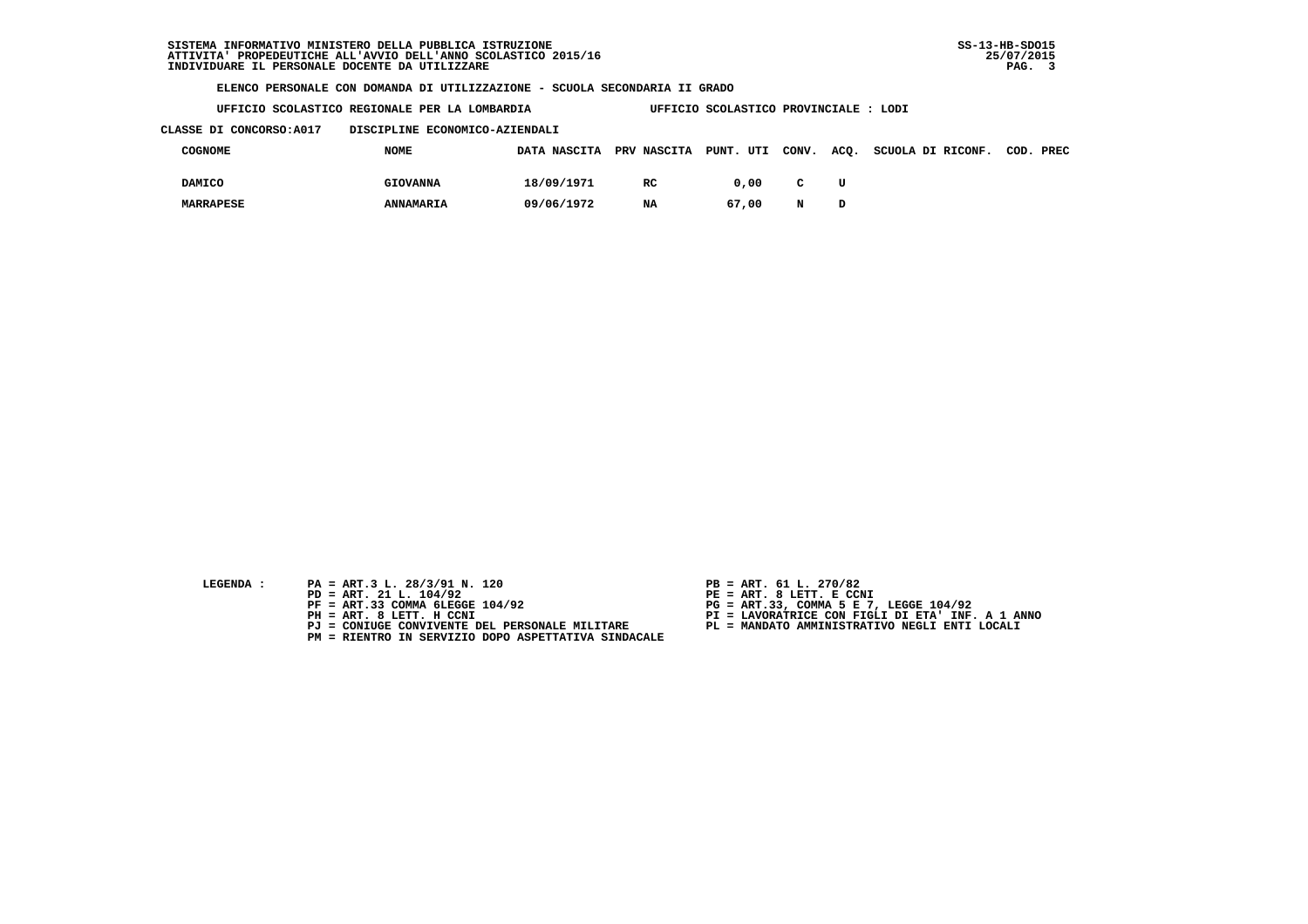**UFFICIO SCOLASTICO REGIONALE PER LA LOMBARDIA UFFICIO SCOLASTICO PROVINCIALE : LODI**

 **CLASSE DI CONCORSO:A019 DISCIPLINE GIURIDICHE ED ECONOMIC.**

| <b>COGNOME</b>    | NOME              | DATA NASCITA | PRV NASCITA | PUNT. UTI | CONV. | ACQ. | SCUOLA DI RICONF. | COD. | PREC |
|-------------------|-------------------|--------------|-------------|-----------|-------|------|-------------------|------|------|
| <b>BERTOLOTTI</b> | <b>RAFFAELLA</b>  | 29/11/1973   | PV          | 0,00      | C     | U    |                   |      |      |
| <b>BOCCIA</b>     | <b>FRANCESCA</b>  | 10/04/1978   | NA          | 17,00     | N     | D    |                   |      |      |
| <b>BURGARELLA</b> | <b>GIOVANNI</b>   | 24/05/1975   | TP          | 0,00      | C     | U    |                   |      |      |
| <b>CHIESA</b>     | <b>MARILENA</b>   | 26/06/1968   | LO          | 0,00      | C     | U    |                   |      |      |
| <b>CUPPARI</b>    | <b>IRENE</b>      | 06/01/1954   | RC          | 170,00    | N     | D    |                   |      |      |
| <b>DOSSENA</b>    | <b>ANTONIO</b>    | 06/08/1968   | LO          | 0,00      | C     | U    |                   |      |      |
| GHIZZONI          | GIULIA            | 16/02/1963   | MI          | 156,00    | N     | D    |                   |      |      |
| <b>MANES</b>      | <b>AMELIA</b>     | 23/01/1972   | CВ          | 46,00     | N     | D    |                   |      |      |
| MAZZAGLIA         | <b>ANTONIETTA</b> | 29/05/1968   | <b>CT</b>   | 45,00     | N     | D    |                   |      |      |
| PENNISI           | <b>FILOMENA</b>   | 18/07/1966   | <b>CT</b>   | 24,00     | N     | D    |                   |      |      |
| ZAMBITO           | MARIA CONCETTA    | 22/05/1969   | AG          | 235,00    | N     | D    |                   |      |      |

 **LEGENDA :** PA = ART.3 L. 28/3/91 N. 120 <br>PD = ART. 21 L. 104/92 <br>PE = ART. 8 LETT. E CCN

- 
- 
- 
- 
- **PM = RIENTRO IN SERVIZIO DOPO ASPETTATIVA SINDACALE**
- 
- **PD = ART. 21 L. 104/92 PE = ART. 8 LETT. E CCNI**
	-
- **PF = ART.33 COMMA 6LEGGE 104/92 PG = ART.33, COMMA 5 E 7, LEGGE 104/92 PH = ART. 8 LETT. H CCNI PI = LAVORATRICE CON FIGLI DI ETA' INF. A 1 ANNO**
	- **PJ = CONIUGE CONVIVENTE DEL PERSONALE MILITARE PL = MANDATO AMMINISTRATIVO NEGLI ENTI LOCALI**
		-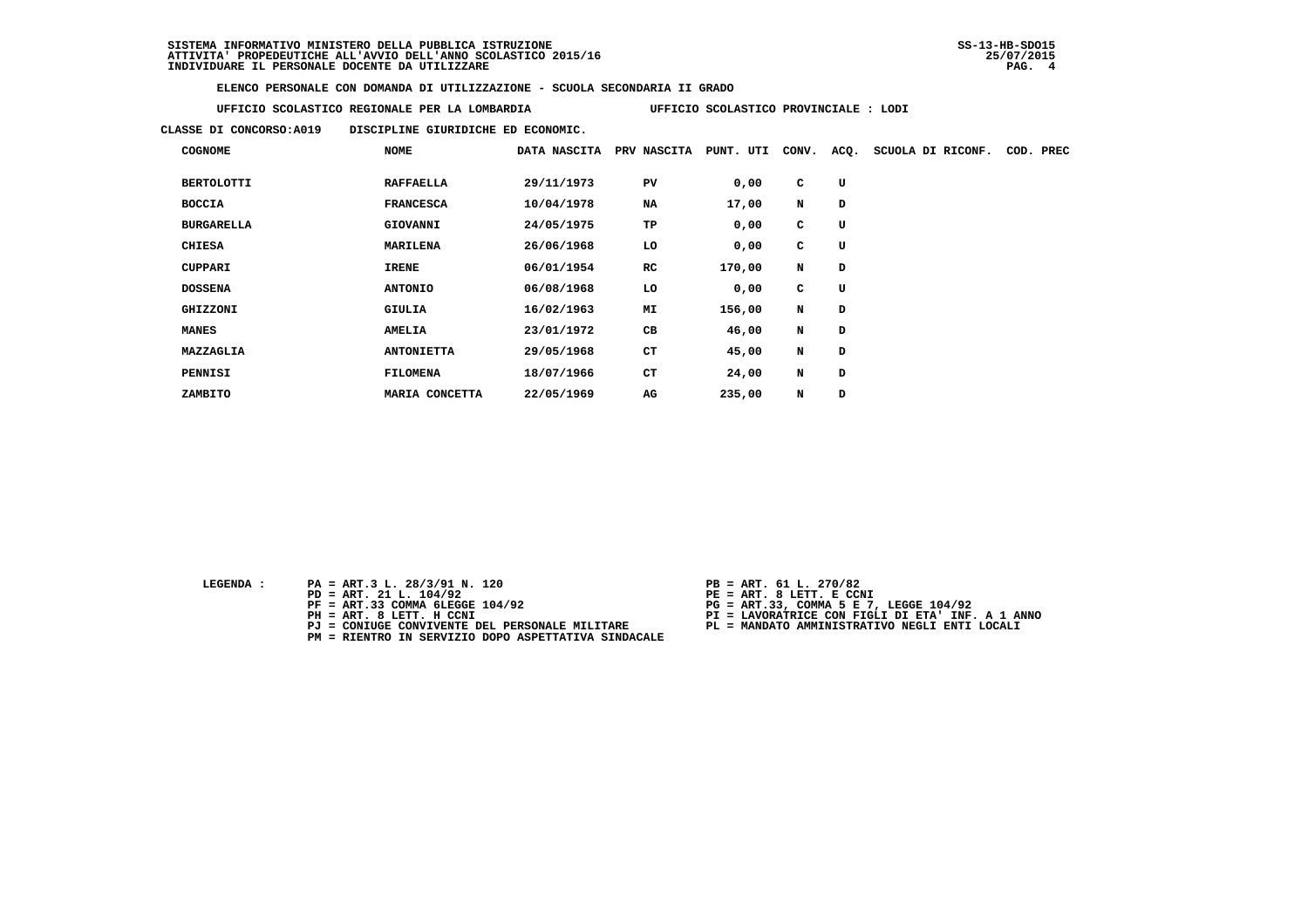**UFFICIO SCOLASTICO REGIONALE PER LA LOMBARDIA UFFICIO SCOLASTICO PROVINCIALE : LODI**

 **CLASSE DI CONCORSO:A020 DISCIPLINE MECCANICHE E TECNOLOGIA**

| COGNOME | <b>NOME</b> | DATA NASCITA | PRV NASCITA | PUNT. UTI CONV. | ACQ. | SCUOLA DI RICONF. | COD. | PREC |
|---------|-------------|--------------|-------------|-----------------|------|-------------------|------|------|
| LUPI    | MAURIZIO    | 10/02/1965   | LO          | 143,00          |      |                   |      |      |

- **LEGENDA :** PA = ART.3 L. 28/3/91 N. 120 <br>PD = ART. 21 L. 104/92 <br>PE = ART. 8 LETT. E CCN
- **PD = ART. 21 L. 104/92 PE = ART. 8 LETT. E CCNI**
	-
	-
	-
	- **PM = RIENTRO IN SERVIZIO DOPO ASPETTATIVA SINDACALE**
- 
- 
- 
- **PF = ART.33 COMMA 6LEGGE 104/92 PG = ART.33, COMMA 5 E 7, LEGGE 104/92 PH = ART. 8 LETT. H CCNI PI = LAVORATRICE CON FIGLI DI ETA' INF. A 1 ANNO**
	- **PJ = CONIUGE CONVIVENTE DEL PERSONALE MILITARE PL = MANDATO AMMINISTRATIVO NEGLI ENTI LOCALI**
		-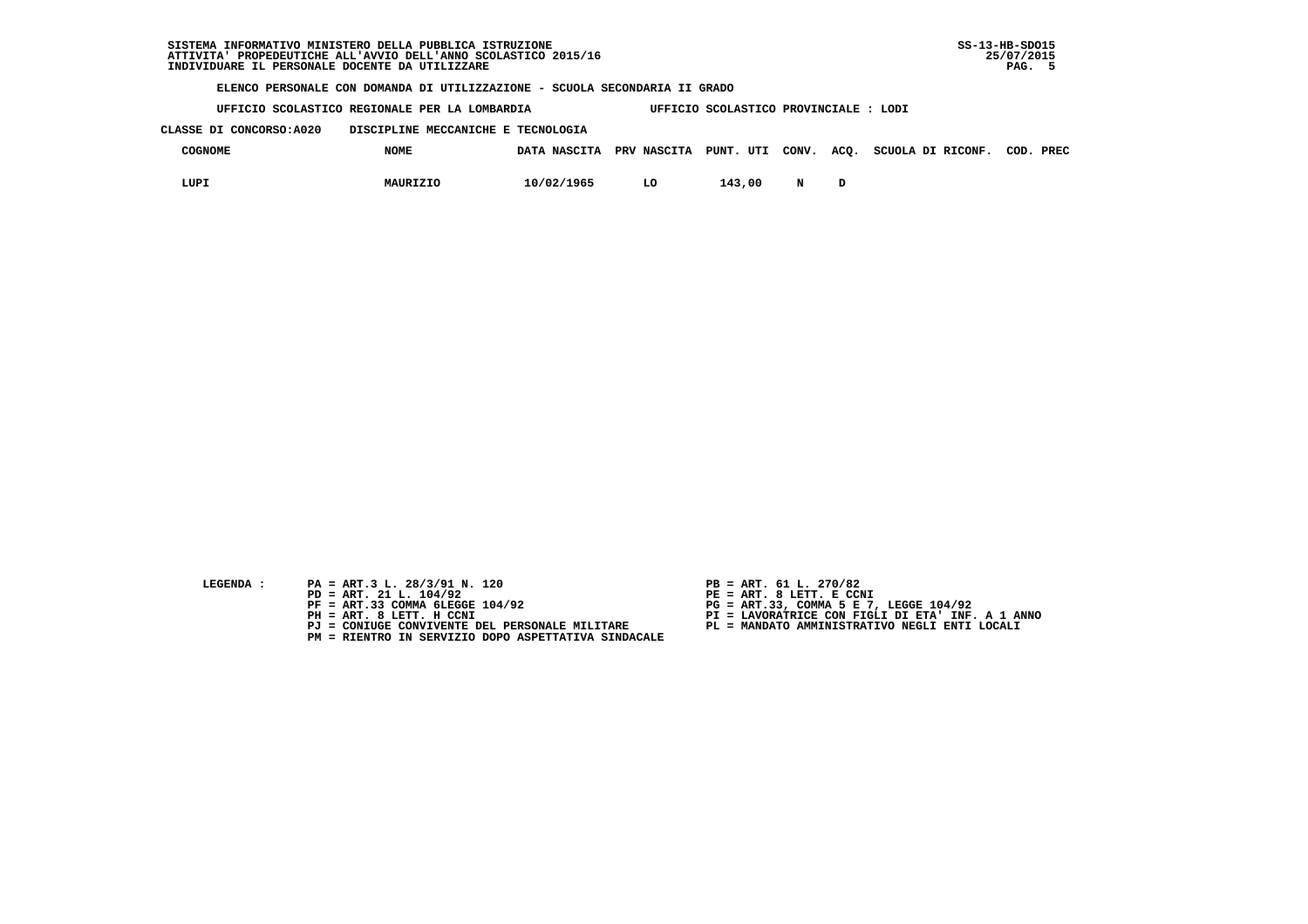**UFFICIO SCOLASTICO REGIONALE PER LA LOMBARDIA UFFICIO SCOLASTICO PROVINCIALE : LODI**

 **CLASSE DI CONCORSO:A029 EDUCAZIONE FISICA II GRADO**

| COGNOME        | NOME             | DATA NASCITA | <b>PRV NASCITA</b> | PUNT. UTI | CONV.        | ACQ. | SCUOLA DI RICONF. | COD. PREC |
|----------------|------------------|--------------|--------------------|-----------|--------------|------|-------------------|-----------|
| <b>BRANCA</b>  | <b>ERMELINDA</b> | 28/08/1960   | RM                 | 0.00      | $\mathbf{C}$ | U    |                   |           |
| MODICA AMORE   | <b>CARMELA</b>   | 15/09/1967   | AG                 | 0.00      | $\mathbf{C}$ | U    |                   |           |
| <b>NABORRI</b> | LAURA            | 12/08/1977   | LO                 | 76,00     | N            | D    |                   |           |

- **LEGENDA :** PA = ART.3 L. 28/3/91 N. 120 <br>PD = ART. 21 L. 104/92 <br>PE = ART. 8 LETT. E CCN
- **PD = ART. 21 L. 104/92 PE = ART. 8 LETT. E CCNI**
	-
	-
	-
	- **PM = RIENTRO IN SERVIZIO DOPO ASPETTATIVA SINDACALE**
- 
- 
- 
- **PF = ART.33 COMMA 6LEGGE 104/92 PG = ART.33, COMMA 5 E 7, LEGGE 104/92 PH = ART. 8 LETT. H CCNI PI = LAVORATRICE CON FIGLI DI ETA' INF. A 1 ANNO**
	- **PJ = CONIUGE CONVIVENTE DEL PERSONALE MILITARE PL = MANDATO AMMINISTRATIVO NEGLI ENTI LOCALI**
		-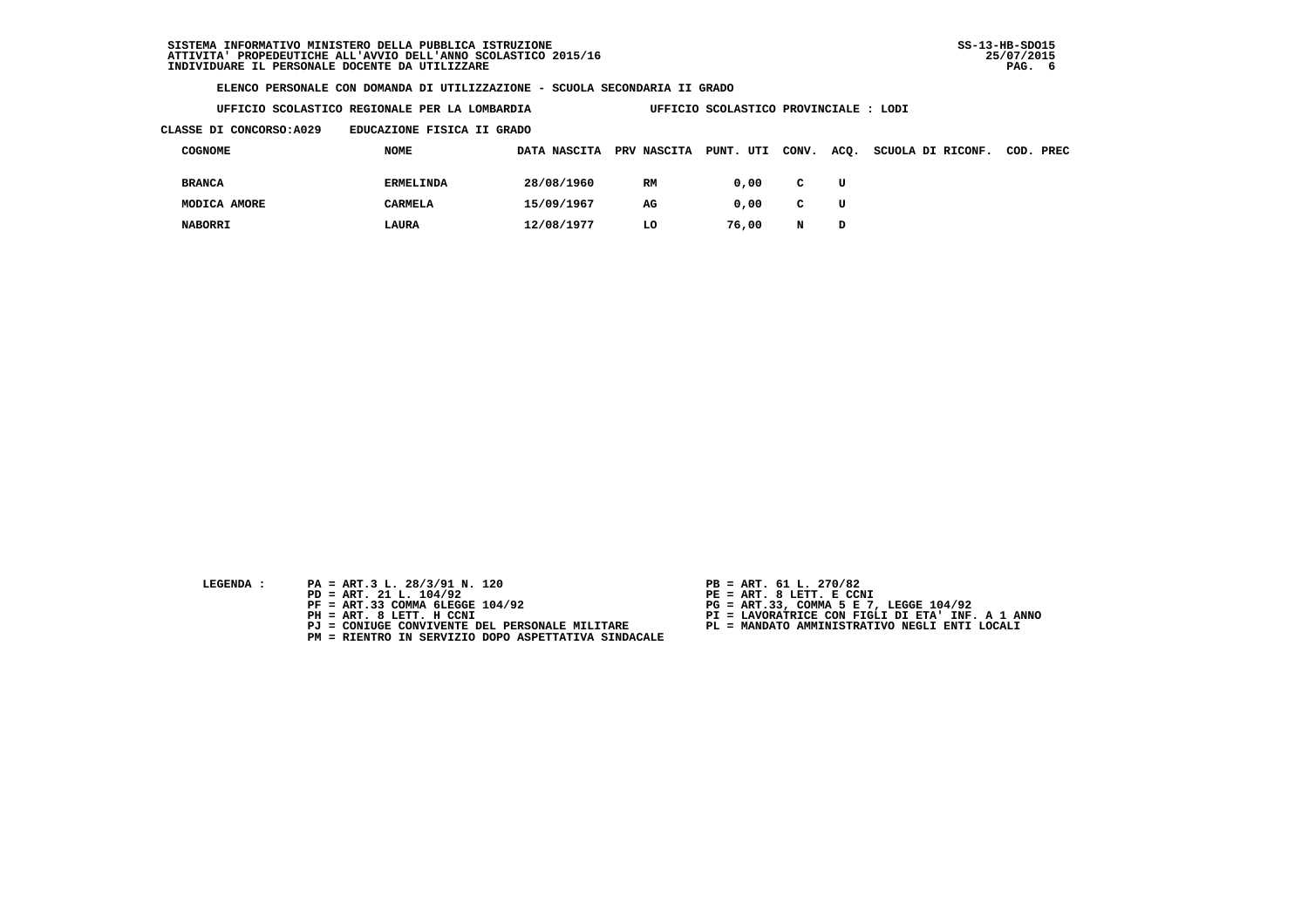**UFFICIO SCOLASTICO REGIONALE PER LA LOMBARDIA UFFICIO SCOLASTICO PROVINCIALE : LODI**

 **CLASSE DI CONCORSO:A031 ED.MUSICALE IST.ISTR.SEC.II GRADO**

| COGNOME        | <b>NOME</b>  |            |    |      |              |    | DATA NASCITA PRV NASCITA PUNT. UTI CONV. ACQ. SCUOLA DI RICONF. COD. PREC |  |
|----------------|--------------|------------|----|------|--------------|----|---------------------------------------------------------------------------|--|
| <b>BORRONI</b> | <b>ROMEO</b> | 19/05/1956 | МI | 0.00 | $\mathbf{C}$ | τT |                                                                           |  |
| <b>GALANTE</b> | <b>PAOLO</b> | 14/10/1959 | PD | 0.00 | C            | τT |                                                                           |  |

- 
- **LEGENDA :** PA = ART.3 L. 28/3/91 N. 120 <br>PD = ART. 21 L. 104/92 <br>PE = ART. 8 LETT. E CCN  **PD = ART. 21 L. 104/92 PE = ART. 8 LETT. E CCNI**
	-
	-
	-
	- **PM = RIENTRO IN SERVIZIO DOPO ASPETTATIVA SINDACALE**
- 
- 
- 
- **PF = ART.33 COMMA 6LEGGE 104/92 PG = ART.33, COMMA 5 E 7, LEGGE 104/92 PH = ART. 8 LETT. H CCNI PI = LAVORATRICE CON FIGLI DI ETA' INF. A 1 ANNO**
	- **PJ = CONIUGE CONVIVENTE DEL PERSONALE MILITARE PL = MANDATO AMMINISTRATIVO NEGLI ENTI LOCALI**
		-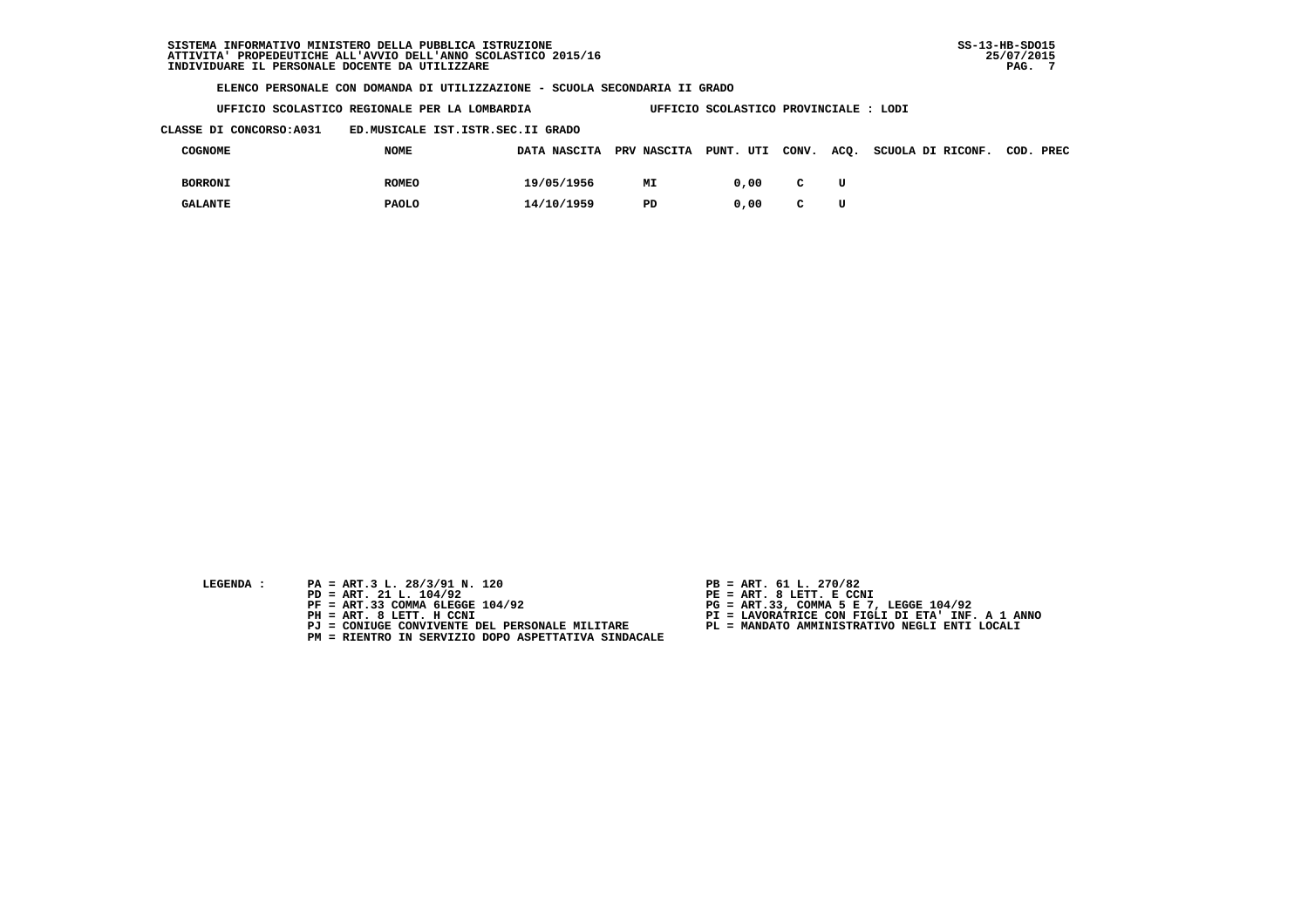**UFFICIO SCOLASTICO REGIONALE PER LA LOMBARDIA UFFICIO SCOLASTICO PROVINCIALE : LODI**

 **CLASSE DI CONCORSO:A036 FILOSOFIA,PSICOL. E SC.DELL'EDUCAZ.**

| <b>COGNOME</b> | NOME         | DATA NASCITA | PRV NASCITA | PUNT.<br>UTI | CONV. | ACQ. | SCUOLA DI RICONF. | COD. PREC |
|----------------|--------------|--------------|-------------|--------------|-------|------|-------------------|-----------|
| <b>RANALDO</b> | FABIOLA      | 28/06/1980   | BA          | 0,00         | C     | U    |                   |           |
| <b>ROCCO</b>   | <b>MARIA</b> | 16/08/1979   | CВ          | 52,00        | N     | D    |                   |           |
| <b>TROVATO</b> | <b>MARIO</b> | 25/01/1976   | $_{RG}$     | 48,00        | N     | D    |                   |           |
| TRUFFELLI      | CLAUDIO      | 23/04/1964   | MΙ          | 0,00         | c.    | U    |                   |           |

- **LEGENDA :** PA = ART.3 L. 28/3/91 N. 120 <br>PD = ART. 21 L. 104/92 <br>PE = ART. 8 LETT. E CCN
- **PD = ART. 21 L. 104/92 PE = ART. 8 LETT. E CCNI**
	-
	-
	-
	- **PM = RIENTRO IN SERVIZIO DOPO ASPETTATIVA SINDACALE**
- 
- 
- 
- **PF = ART.33 COMMA 6LEGGE 104/92 PG = ART.33, COMMA 5 E 7, LEGGE 104/92 PH = ART. 8 LETT. H CCNI PI = LAVORATRICE CON FIGLI DI ETA' INF. A 1 ANNO**
	- **PJ = CONIUGE CONVIVENTE DEL PERSONALE MILITARE PL = MANDATO AMMINISTRATIVO NEGLI ENTI LOCALI**
		-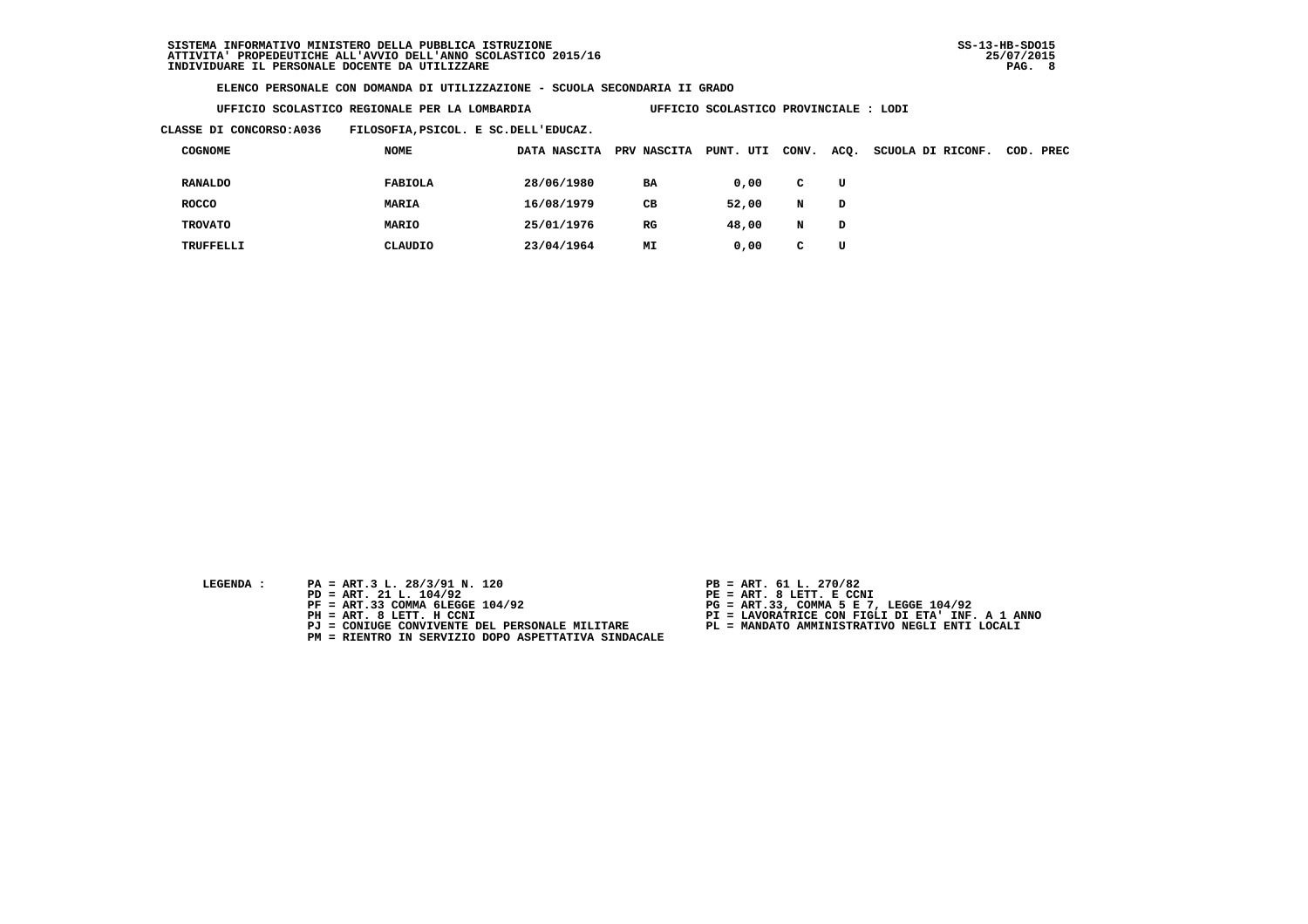**UFFICIO SCOLASTICO REGIONALE PER LA LOMBARDIA UFFICIO SCOLASTICO PROVINCIALE : LODI**

## **CLASSE DI CONCORSO:A037 FILOSOFIA E STORIA**

| COGNOME | <b>NOME</b>    |            |    |       |              |   | DATA NASCITA PRV NASCITA PUNT. UTI CONV. ACQ. SCUOLA DI RICONF. COD. PREC |    |
|---------|----------------|------------|----|-------|--------------|---|---------------------------------------------------------------------------|----|
| CAPILLI | <b>ROSALBA</b> | 26/02/1979 | ME | 95,00 | N            |   |                                                                           | PI |
| LONGO   | GIUSJ          | 30/06/1977 | ME | 0.00  | $\mathbf{C}$ | U |                                                                           |    |

- 
- **LEGENDA :** PA = ART.3 L. 28/3/91 N. 120 <br>PD = ART. 21 L. 104/92 <br>PE = ART. 8 LETT. E CCN  **PD = ART. 21 L. 104/92 PE = ART. 8 LETT. E CCNI**
	-
	-
	-
	- **PM = RIENTRO IN SERVIZIO DOPO ASPETTATIVA SINDACALE**
- 
- 
- 
- **PF = ART.33 COMMA 6LEGGE 104/92 PG = ART.33, COMMA 5 E 7, LEGGE 104/92 PH = ART. 8 LETT. H CCNI PI = LAVORATRICE CON FIGLI DI ETA' INF. A 1 ANNO**
	- **PJ = CONIUGE CONVIVENTE DEL PERSONALE MILITARE PL = MANDATO AMMINISTRATIVO NEGLI ENTI LOCALI**
		-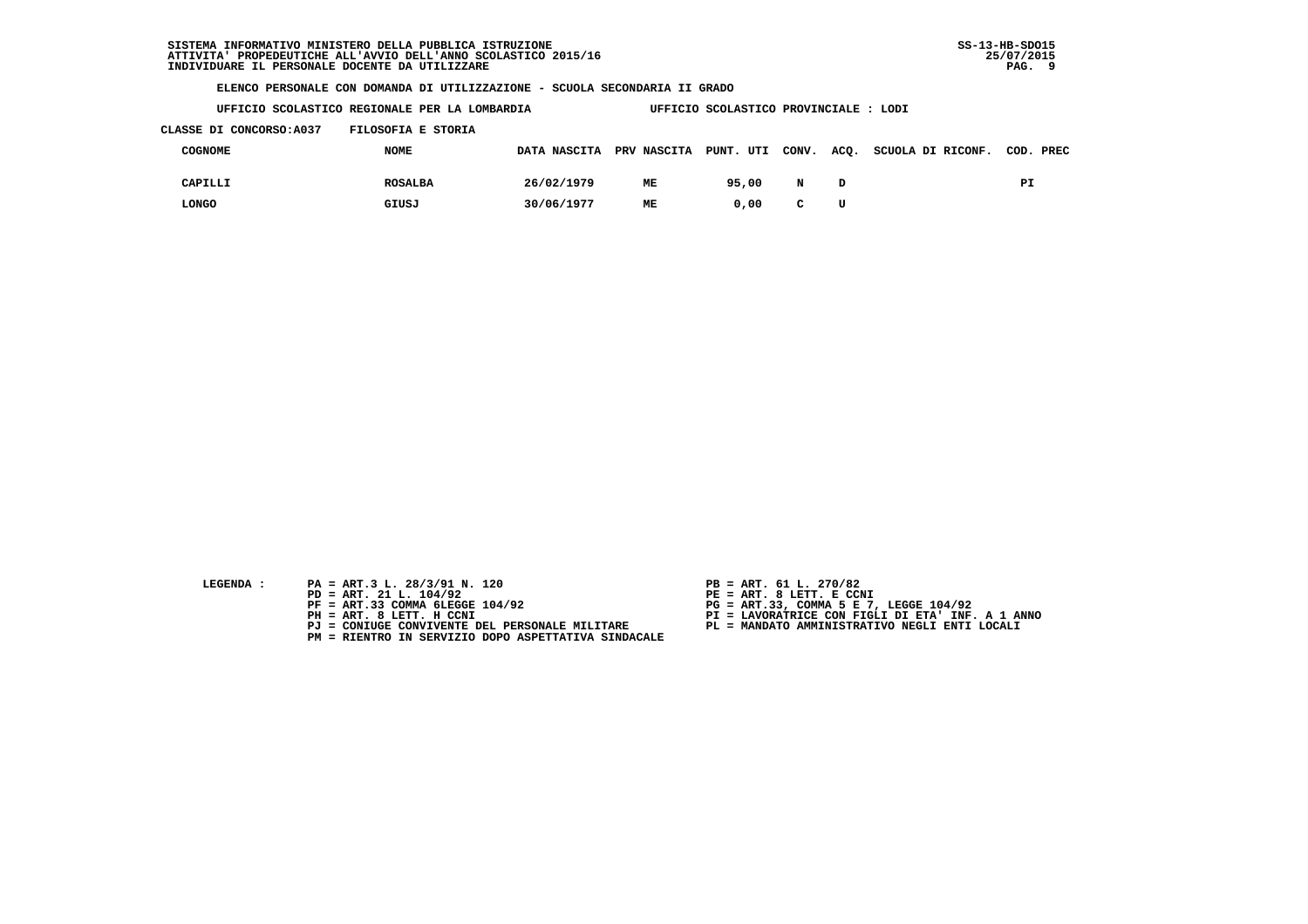**UFFICIO SCOLASTICO REGIONALE PER LA LOMBARDIA UFFICIO SCOLASTICO PROVINCIALE : LODI**

 **CLASSE DI CONCORSO:A039 GEOGRAFIA**

| COGNOME  | <b>NOME</b> | DATA NASCITA PRV NASCITA PUNT. UTI CONV. ACQ. |    |      |  | SCUOLA DI RICONF. | COD. | PREC |
|----------|-------------|-----------------------------------------------|----|------|--|-------------------|------|------|
| RAIMONDI | <b>ANNA</b> | 16/11/1962                                    | МI | 0,00 |  |                   |      |      |

- 
- **LEGENDA :** PA = ART.3 L. 28/3/91 N. 120 <br>PD = ART. 21 L. 104/92 <br>PE = ART. 8 LETT. E CCN  **PD = ART. 21 L. 104/92 PE = ART. 8 LETT. E CCNI**
	-
	-
	-
	- **PM = RIENTRO IN SERVIZIO DOPO ASPETTATIVA SINDACALE**
- 
- 
- 
- **PF = ART.33 COMMA 6LEGGE 104/92 PG = ART.33, COMMA 5 E 7, LEGGE 104/92 PH = ART. 8 LETT. H CCNI PI = LAVORATRICE CON FIGLI DI ETA' INF. A 1 ANNO**
	- **PJ = CONIUGE CONVIVENTE DEL PERSONALE MILITARE PL = MANDATO AMMINISTRATIVO NEGLI ENTI LOCALI**
		-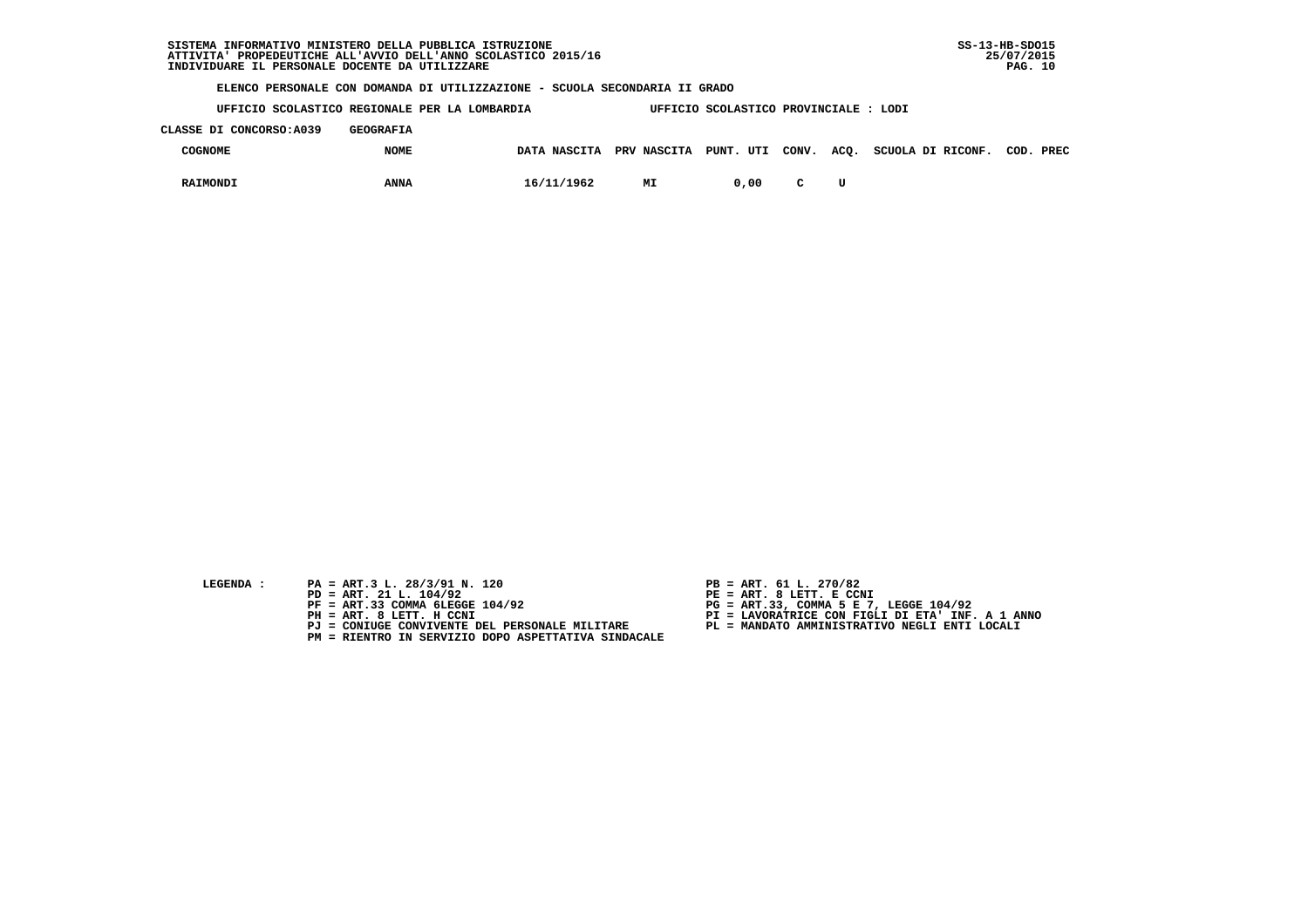**UFFICIO SCOLASTICO REGIONALE PER LA LOMBARDIA UFFICIO SCOLASTICO PROVINCIALE : LODI**

 **CLASSE DI CONCORSO:A040 IGIENE,ANAT.,FIS.,PAT.GEN.E APP.MA.**

| COGNOME  | <b>NOME</b>         | DATA NASCITA | PRV NASCITA PUNT. UTI |       | CONV. | ACQ. | SCUOLA DI RICONF. | COD. | PREC |
|----------|---------------------|--------------|-----------------------|-------|-------|------|-------------------|------|------|
| CANEVARA | <b>MARIA GRAZIA</b> | 28/01/1967   | σъ                    | 89,00 | N     |      |                   |      |      |

- **LEGENDA :** PA = ART.3 L. 28/3/91 N. 120 <br>PD = ART. 21 L. 104/92 <br>PE = ART. 8 LETT. E CCN
- **PD = ART. 21 L. 104/92 PE = ART. 8 LETT. E CCNI**
	-
	-
	-
	- **PM = RIENTRO IN SERVIZIO DOPO ASPETTATIVA SINDACALE**
- 
- 
- 
- **PF = ART.33 COMMA 6LEGGE 104/92 PG = ART.33, COMMA 5 E 7, LEGGE 104/92 PH = ART. 8 LETT. H CCNI PI = LAVORATRICE CON FIGLI DI ETA' INF. A 1 ANNO**
	- **PJ = CONIUGE CONVIVENTE DEL PERSONALE MILITARE PL = MANDATO AMMINISTRATIVO NEGLI ENTI LOCALI**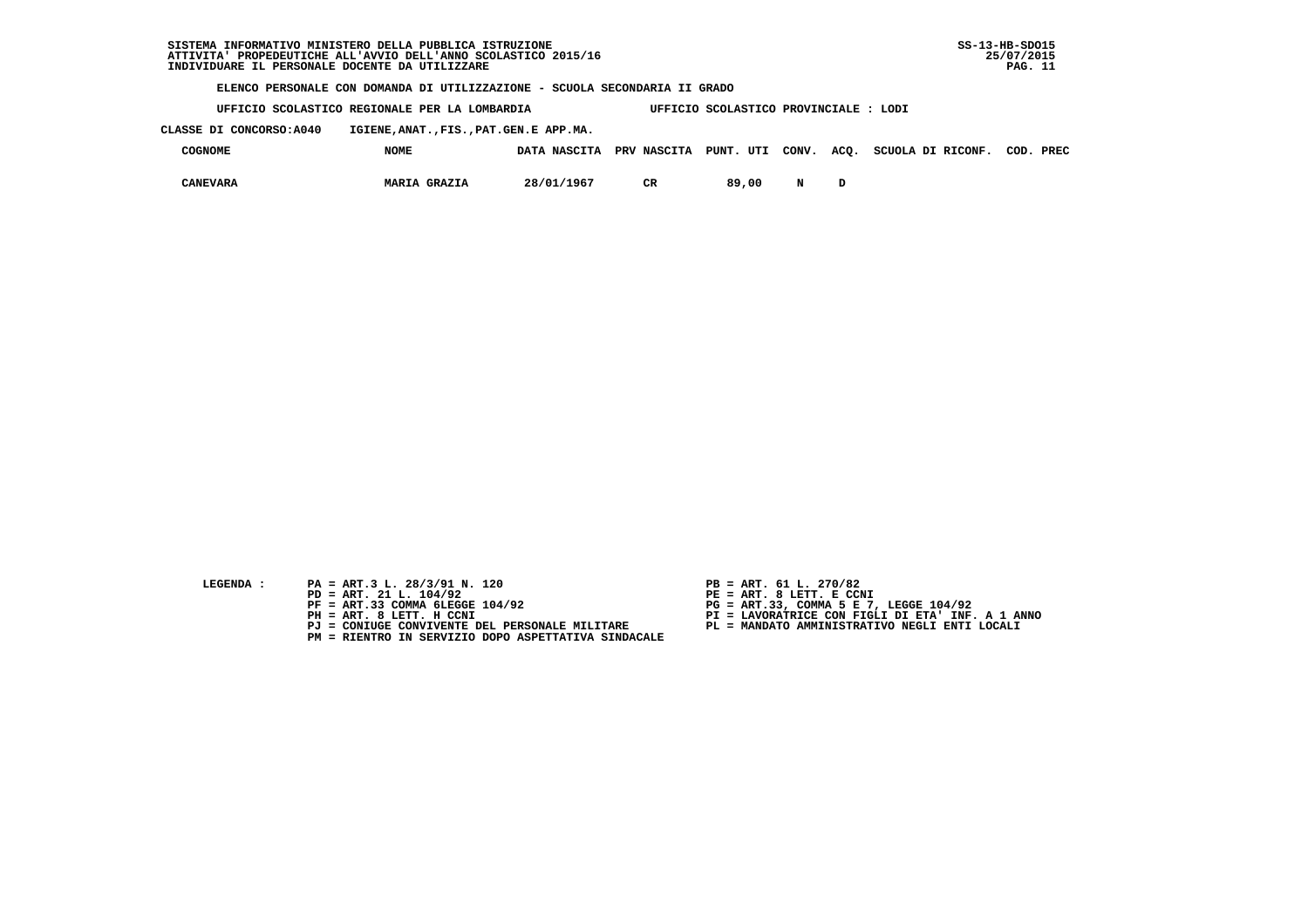**UFFICIO SCOLASTICO REGIONALE PER LA LOMBARDIA UFFICIO SCOLASTICO PROVINCIALE : LODI**

 **CLASSE DI CONCORSO:A047 MATEMATICA**

| COGNOME       | <b>NOME</b> |            |    |        |   | DATA NASCITA PRV NASCITA PUNT. UTI CONV. ACQ. SCUOLA DI RICONF. COD. PREC |  |
|---------------|-------------|------------|----|--------|---|---------------------------------------------------------------------------|--|
| <b>FELISI</b> | LAURA       | 13/06/1971 | LO | 117,00 | N |                                                                           |  |

- **LEGENDA :** PA = ART.3 L. 28/3/91 N. 120 <br>PD = ART. 21 L. 104/92 <br>PE = ART. 8 LETT. E CCN
- **PD = ART. 21 L. 104/92 PE = ART. 8 LETT. E CCNI**
	-
	-
	-
	- **PM = RIENTRO IN SERVIZIO DOPO ASPETTATIVA SINDACALE**
- 
- 
- 
- **PF = ART.33 COMMA 6LEGGE 104/92 PG = ART.33, COMMA 5 E 7, LEGGE 104/92 PH = ART. 8 LETT. H CCNI PI = LAVORATRICE CON FIGLI DI ETA' INF. A 1 ANNO**
	- **PJ = CONIUGE CONVIVENTE DEL PERSONALE MILITARE PL = MANDATO AMMINISTRATIVO NEGLI ENTI LOCALI**
		-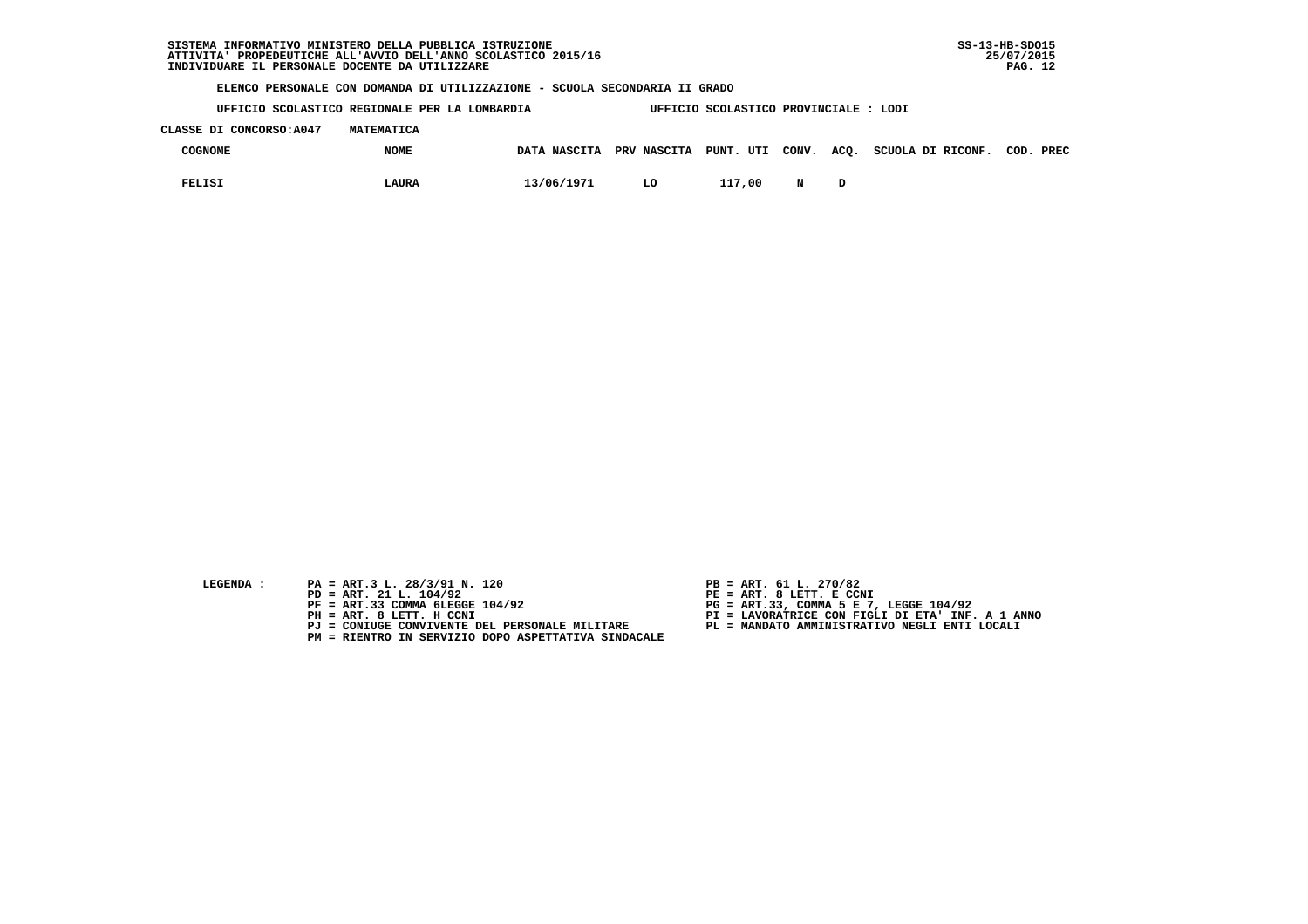**UFFICIO SCOLASTICO REGIONALE PER LA LOMBARDIA UFFICIO SCOLASTICO PROVINCIALE : LODI**

## **CLASSE DI CONCORSO:A048 MATEMATICA APPLICATA**

| <b>COGNOME</b> | <b>NOME</b>     | DATA NASCITA | PRV NASCITA | PUNT. UTI |  | CONV. ACQ. SCUOLA DI RICONF. | COD. | PREC |
|----------------|-----------------|--------------|-------------|-----------|--|------------------------------|------|------|
| LUCHENA        | <b>STEFANIA</b> | 01/05/1974   |             | 41,00     |  |                              |      |      |

- **LEGENDA :** PA = ART.3 L. 28/3/91 N. 120 <br>PD = ART. 21 L. 104/92 <br>PE = ART. 8 LETT. E CCN
- **PD = ART. 21 L. 104/92 PE = ART. 8 LETT. E CCNI**
	-
	-
	-
	- **PM = RIENTRO IN SERVIZIO DOPO ASPETTATIVA SINDACALE**
- 
- 
- 
- **PF = ART.33 COMMA 6LEGGE 104/92 PG = ART.33, COMMA 5 E 7, LEGGE 104/92 PH = ART. 8 LETT. H CCNI PI = LAVORATRICE CON FIGLI DI ETA' INF. A 1 ANNO**
	- **PJ = CONIUGE CONVIVENTE DEL PERSONALE MILITARE PL = MANDATO AMMINISTRATIVO NEGLI ENTI LOCALI**
		-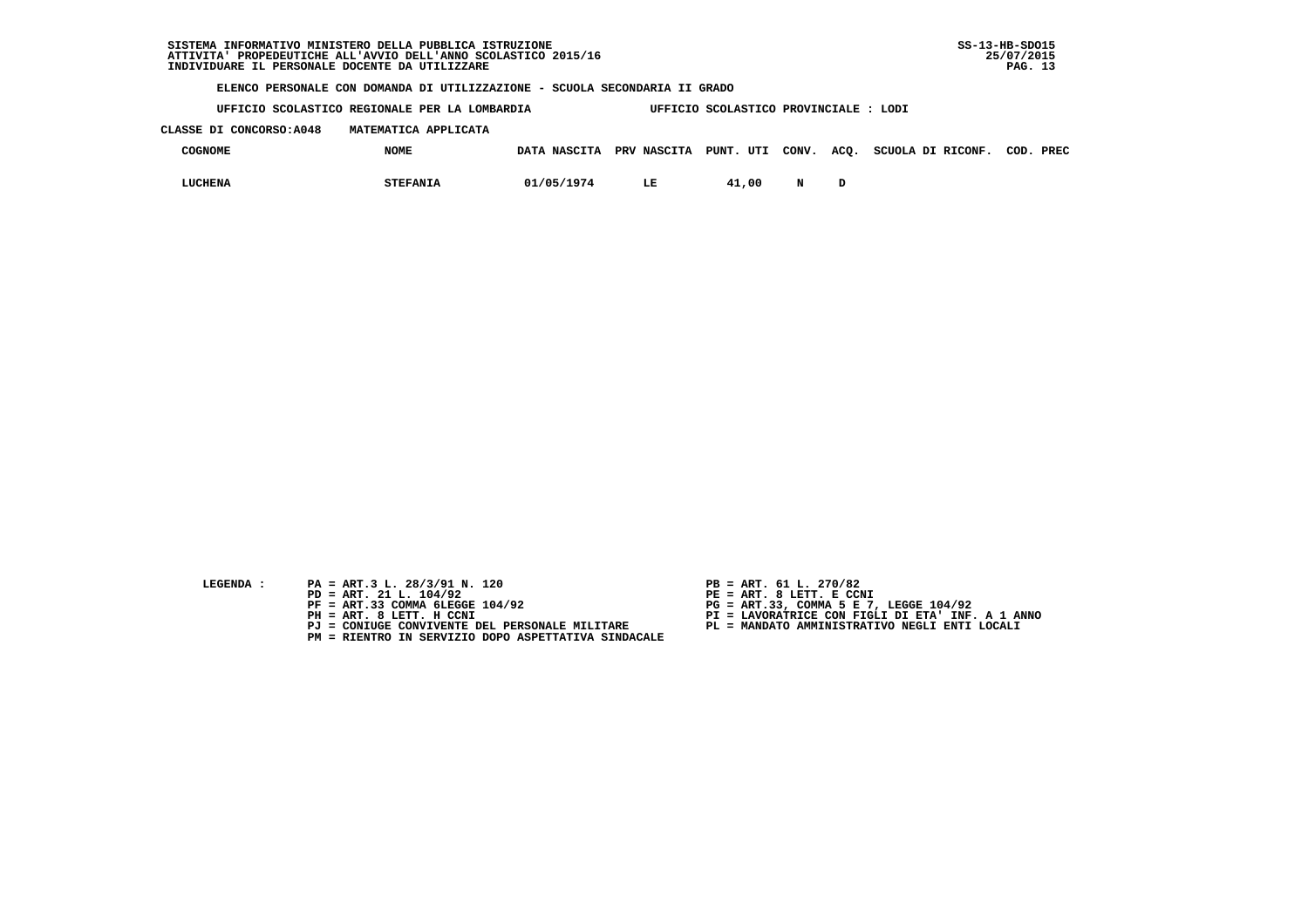**UFFICIO SCOLASTICO REGIONALE PER LA LOMBARDIA UFFICIO SCOLASTICO PROVINCIALE : LODI**

#### **CLASSE DI CONCORSO:A049 MATEMATICA E FISICA**

| COGNOME         | NOME          | DATA NASCITA | <b>PRV NASCITA</b> | PUNT. UTI | CONV. | ACQ. | SCUOLA DI RICONF. | COD. PREC |
|-----------------|---------------|--------------|--------------------|-----------|-------|------|-------------------|-----------|
| <b>CANTU'</b>   | <b>BIANCA</b> | 25/11/1965   | LO                 | 103,00    | N     | D    |                   |           |
| <b>CATALANO</b> | AMALIA        | 14/03/1975   | NA                 | 54,00     | N     | D    |                   |           |
| COZZO           | LETTERIO      | 19/11/1973   | MЕ                 | 80,00     | N     | D    |                   |           |

- **LEGENDA :** PA = ART.3 L. 28/3/91 N. 120 <br>PD = ART. 21 L. 104/92 <br>PE = ART. 8 LETT. E CCN
- **PD = ART. 21 L. 104/92 PE = ART. 8 LETT. E CCNI**
	-
	-
	-
	- **PM = RIENTRO IN SERVIZIO DOPO ASPETTATIVA SINDACALE**
- 
- 
- 
- **PF = ART.33 COMMA 6LEGGE 104/92 PG = ART.33, COMMA 5 E 7, LEGGE 104/92 PH = ART. 8 LETT. H CCNI PI = LAVORATRICE CON FIGLI DI ETA' INF. A 1 ANNO**
	- **PJ = CONIUGE CONVIVENTE DEL PERSONALE MILITARE PL = MANDATO AMMINISTRATIVO NEGLI ENTI LOCALI**
		-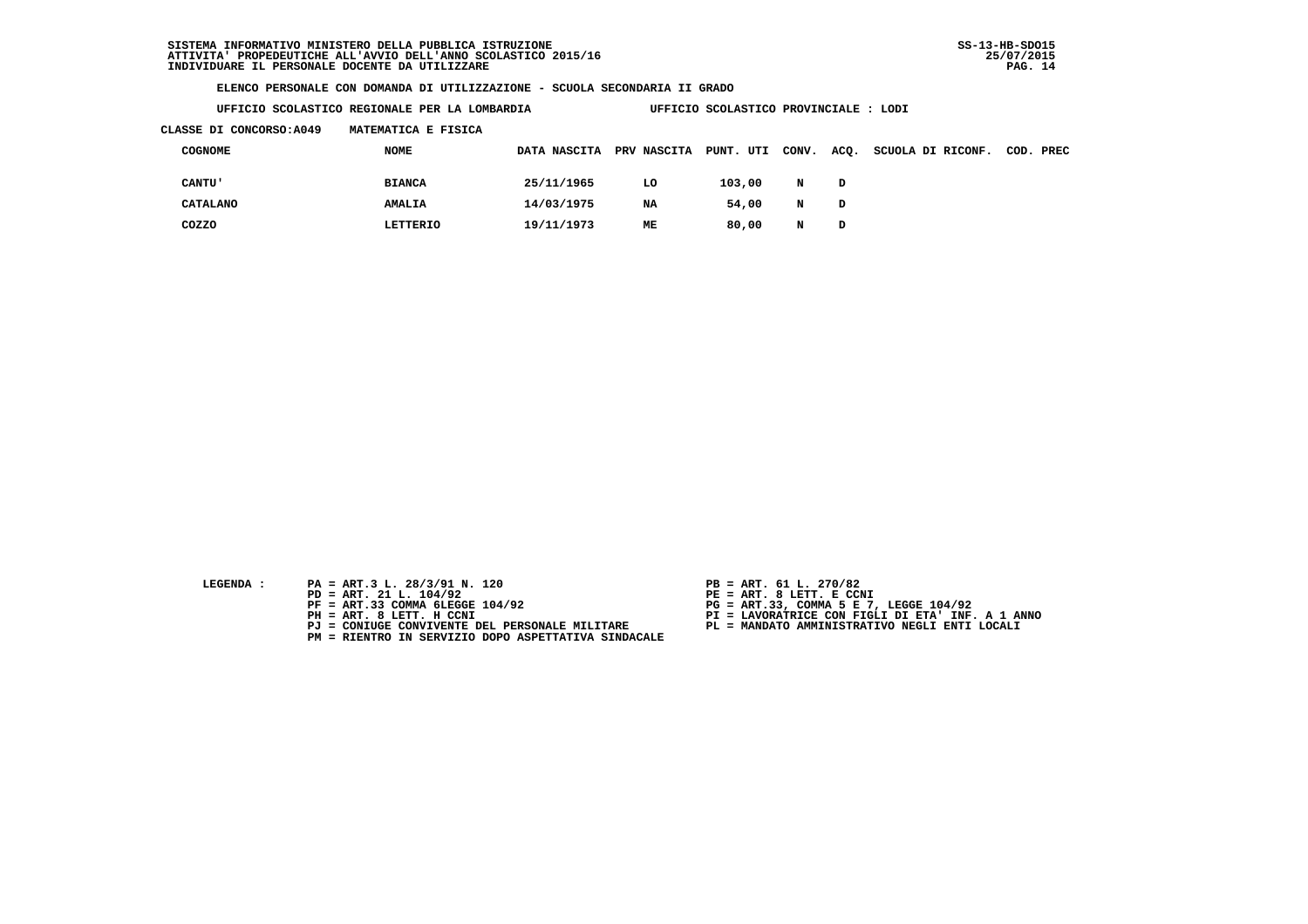**UFFICIO SCOLASTICO REGIONALE PER LA LOMBARDIA UFFICIO SCOLASTICO PROVINCIALE : LODI**

 **CLASSE DI CONCORSO:A050 LETTERE IST.ISTR.SECOND. DI II GR.**

| <b>COGNOME</b>   | <b>NOME</b>     | DATA NASCITA | PRV NASCITA | UTI<br>PUNT. | CONV. | ACQ. | SCUOLA DI RICONF. | COD. | PREC |
|------------------|-----------------|--------------|-------------|--------------|-------|------|-------------------|------|------|
| <b>BARDELLI</b>  | <b>ROBERTA</b>  | 17/04/1977   | MI          | 0,00         | c     | U    |                   |      |      |
| <b>GAMBINO</b>   | <b>VINCENZA</b> | 11/11/1971   | <b>CT</b>   | 0,00         | c     | U    |                   |      |      |
| <b>PANARELLI</b> | MARIA LUIGIA    | 16/04/1956   | <b>BA</b>   | 118,00       | N     | D    |                   |      |      |
| <b>PANZA</b>     | VINCENZO        | 13/09/1978   | TO          | 28,00        | N     | D    |                   |      |      |
| TORRI            | CARLA           | 11/06/1959   | IM          | 0,00         | C     | U    |                   |      |      |

- **LEGENDA :** PA = ART.3 L. 28/3/91 N. 120 <br>PD = ART. 21 L. 104/92 <br>PE = ART. 8 LETT. E CCN
- **PD = ART. 21 L. 104/92 PE = ART. 8 LETT. E CCNI**
	-
	-
	-
	- **PM = RIENTRO IN SERVIZIO DOPO ASPETTATIVA SINDACALE**
- 
- 
- 
- **PF = ART.33 COMMA 6LEGGE 104/92 PG = ART.33, COMMA 5 E 7, LEGGE 104/92 PH = ART. 8 LETT. H CCNI PI = LAVORATRICE CON FIGLI DI ETA' INF. A 1 ANNO**
	- **PJ = CONIUGE CONVIVENTE DEL PERSONALE MILITARE PL = MANDATO AMMINISTRATIVO NEGLI ENTI LOCALI**
		-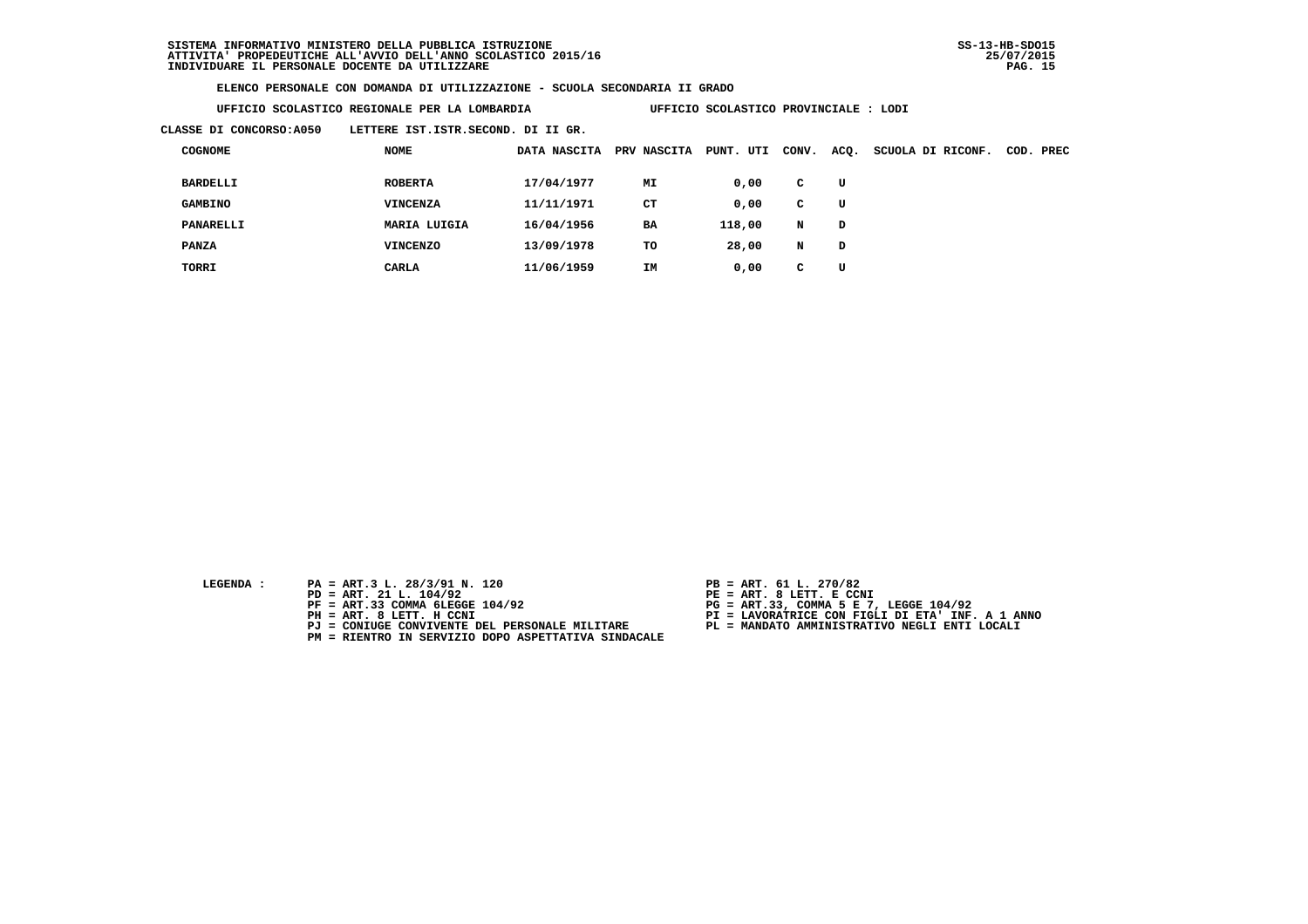**UFFICIO SCOLASTICO REGIONALE PER LA LOMBARDIA UFFICIO SCOLASTICO PROVINCIALE : LODI**

 **CLASSE DI CONCORSO:A052 LETTERE,LATINO,GRECO LICEO CLASSICO**

| <b>COGNOME</b> | <b>NOME</b>             | DATA NASCITA | <b>PRV NASCITA</b> | PUNT. UTI | CONV. | ACQ. | SCUOLA DI RICONF. | COD. PREC |
|----------------|-------------------------|--------------|--------------------|-----------|-------|------|-------------------|-----------|
| ANZALDI        | <b>MARIANNA ASSUNTA</b> | 15/08/1977   | CL.                | 101,00    | N     | D    |                   |           |
| CAZZAMALLI     | ADA                     | 08/06/1970   | CR                 | 94,00     | N     | D    |                   |           |
| <b>GOBBI</b>   | CHIARA                  | 28/06/1973   | LO                 | 126,00    | N     | D    |                   |           |
| ZANINELLI      | LUCIA                   | 13/12/1965   | LO                 | 110,00    | N     | D    |                   |           |

- **LEGENDA :** PA = ART.3 L. 28/3/91 N. 120 <br>PD = ART. 21 L. 104/92 <br>PE = ART. 8 LETT. E CCN
- **PD = ART. 21 L. 104/92 PE = ART. 8 LETT. E CCNI**
	-
	-
	-
	- **PM = RIENTRO IN SERVIZIO DOPO ASPETTATIVA SINDACALE**
- 
- 
- 
- **PF = ART.33 COMMA 6LEGGE 104/92 PG = ART.33, COMMA 5 E 7, LEGGE 104/92 PH = ART. 8 LETT. H CCNI PI = LAVORATRICE CON FIGLI DI ETA' INF. A 1 ANNO**
	- **PJ = CONIUGE CONVIVENTE DEL PERSONALE MILITARE PL = MANDATO AMMINISTRATIVO NEGLI ENTI LOCALI**
		-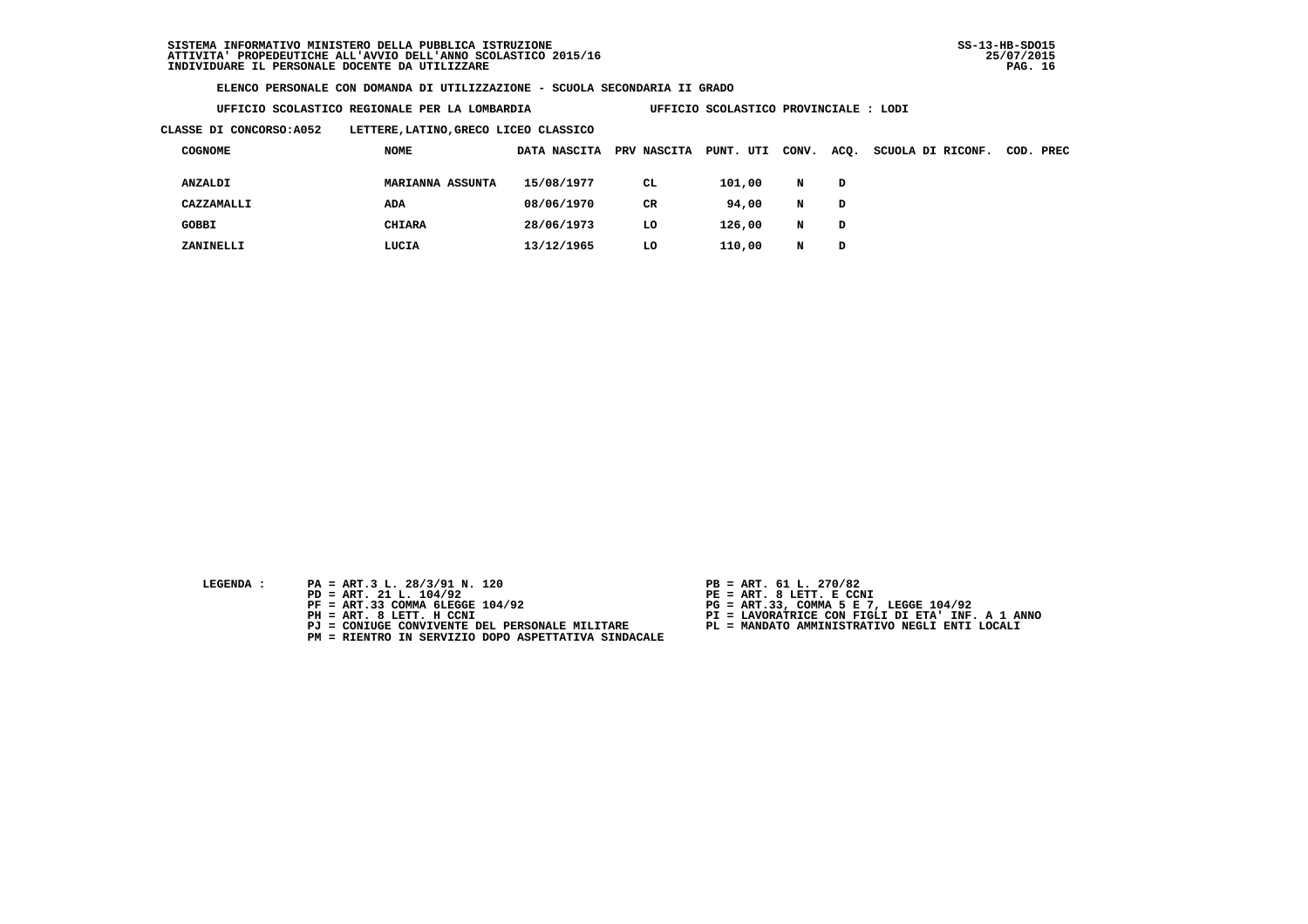**UFFICIO SCOLASTICO REGIONALE PER LA LOMBARDIA UFFICIO SCOLASTICO PROVINCIALE : LODI**

 **CLASSE DI CONCORSO:A060 SC.NA.,CH.,GEOG.,MIC.**

| <b>COGNOME</b>     | NOME             | DATA NASCITA | PRV NASCITA | PUNT.<br>UTI | CONV. | ACQ. | SCUOLA DI RICONF. |    | COD. PREC |
|--------------------|------------------|--------------|-------------|--------------|-------|------|-------------------|----|-----------|
| GALLOTTI           | <b>SANDRO</b>    | 02/02/1970   | PV          | 24,00        | N     | D    |                   | PI |           |
| LAURICELLA NINOTTA | <b>FRANCESCO</b> | 01/09/1978   | AG          | 44,00        | N     | D    |                   |    |           |
| <b>SALVATORE</b>   | GIUSEPPE         | 17/07/1967   | $_{\rm FG}$ | 46,00        | N     | D    |                   |    |           |
| TORTELLI           | MARCELLA         | 27/05/1958   | MΙ          | 149,00       | N     | D    |                   |    |           |

- **LEGENDA :** PA = ART.3 L. 28/3/91 N. 120 <br>PD = ART. 21 L. 104/92 <br>PE = ART. 8 LETT. E CCN
- **PD = ART. 21 L. 104/92 PE = ART. 8 LETT. E CCNI**
	-
	-
	-
	- **PM = RIENTRO IN SERVIZIO DOPO ASPETTATIVA SINDACALE**
- 
- 
- 
- **PF = ART.33 COMMA 6LEGGE 104/92 PG = ART.33, COMMA 5 E 7, LEGGE 104/92 PH = ART. 8 LETT. H CCNI PI = LAVORATRICE CON FIGLI DI ETA' INF. A 1 ANNO**
	- **PJ = CONIUGE CONVIVENTE DEL PERSONALE MILITARE PL = MANDATO AMMINISTRATIVO NEGLI ENTI LOCALI**
		-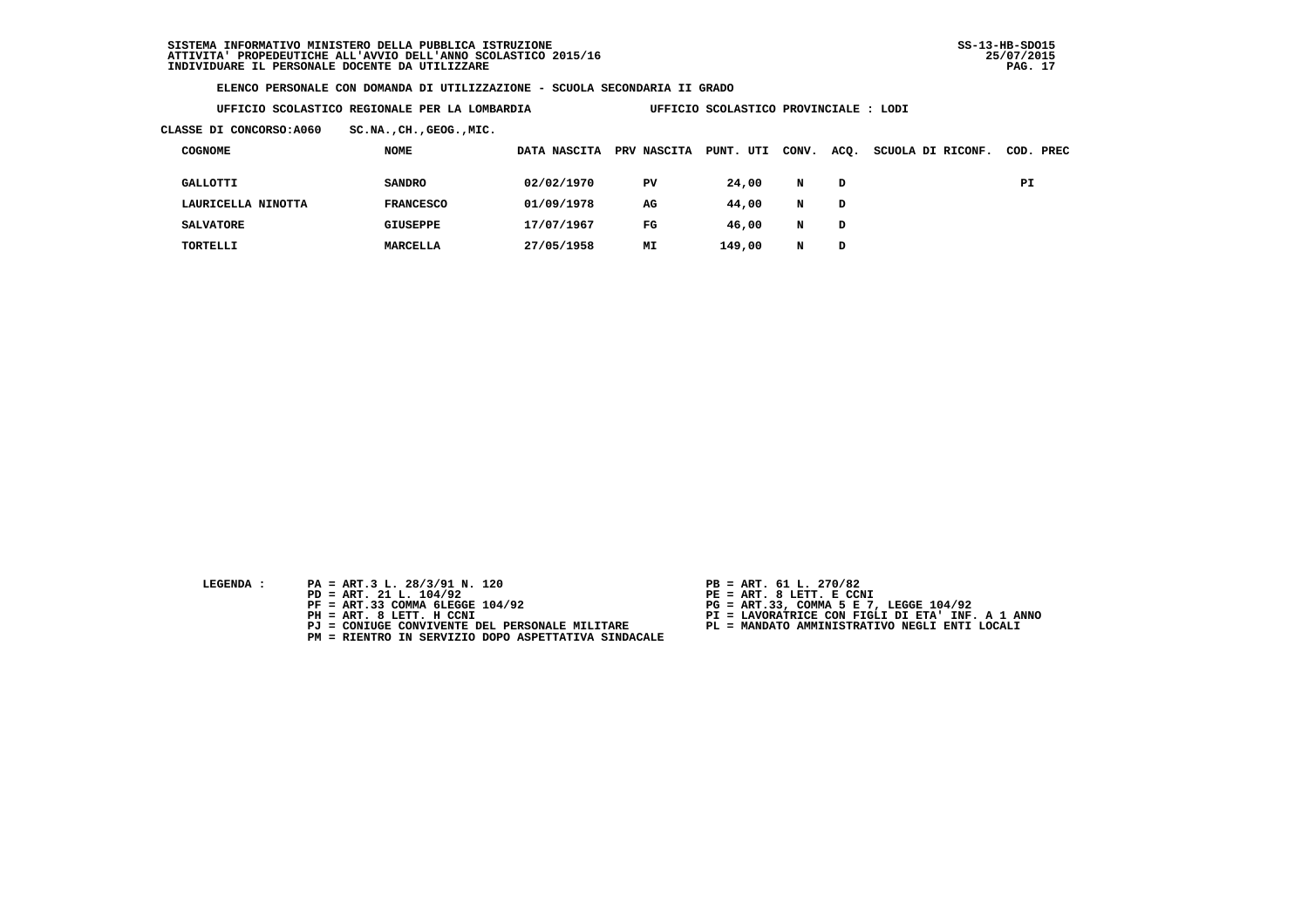**UFFICIO SCOLASTICO REGIONALE PER LA LOMBARDIA UFFICIO SCOLASTICO PROVINCIALE : LODI**

### **CLASSE DI CONCORSO:A061 STORIA DELL'ARTE**

| COGNOME    | <b>NOME</b>    | DATA NASCITA PRV NASCITA PUNT. UTI CONV. |    |       |   | ACO. | SCUOLA DI RICONF. COD. PREC |  |
|------------|----------------|------------------------------------------|----|-------|---|------|-----------------------------|--|
| CHIESA     | CLAUDIA        | 26/03/1973                               | LO | 63,00 | N | D    |                             |  |
| PELLICORIO | <b>SUSANNA</b> | 20/11/1972                               | CS | 48,00 | N | D    |                             |  |

- **LEGENDA :** PA = ART.3 L. 28/3/91 N. 120 <br>PD = ART. 21 L. 104/92 <br>PE = ART. 8 LETT. E CCN
- **PD = ART. 21 L. 104/92 PE = ART. 8 LETT. E CCNI**
	-
	-
	-
	- **PM = RIENTRO IN SERVIZIO DOPO ASPETTATIVA SINDACALE**
- 
- 
- 
- **PF = ART.33 COMMA 6LEGGE 104/92 PG = ART.33, COMMA 5 E 7, LEGGE 104/92 PH = ART. 8 LETT. H CCNI PI = LAVORATRICE CON FIGLI DI ETA' INF. A 1 ANNO**
	- **PJ = CONIUGE CONVIVENTE DEL PERSONALE MILITARE PL = MANDATO AMMINISTRATIVO NEGLI ENTI LOCALI**
		-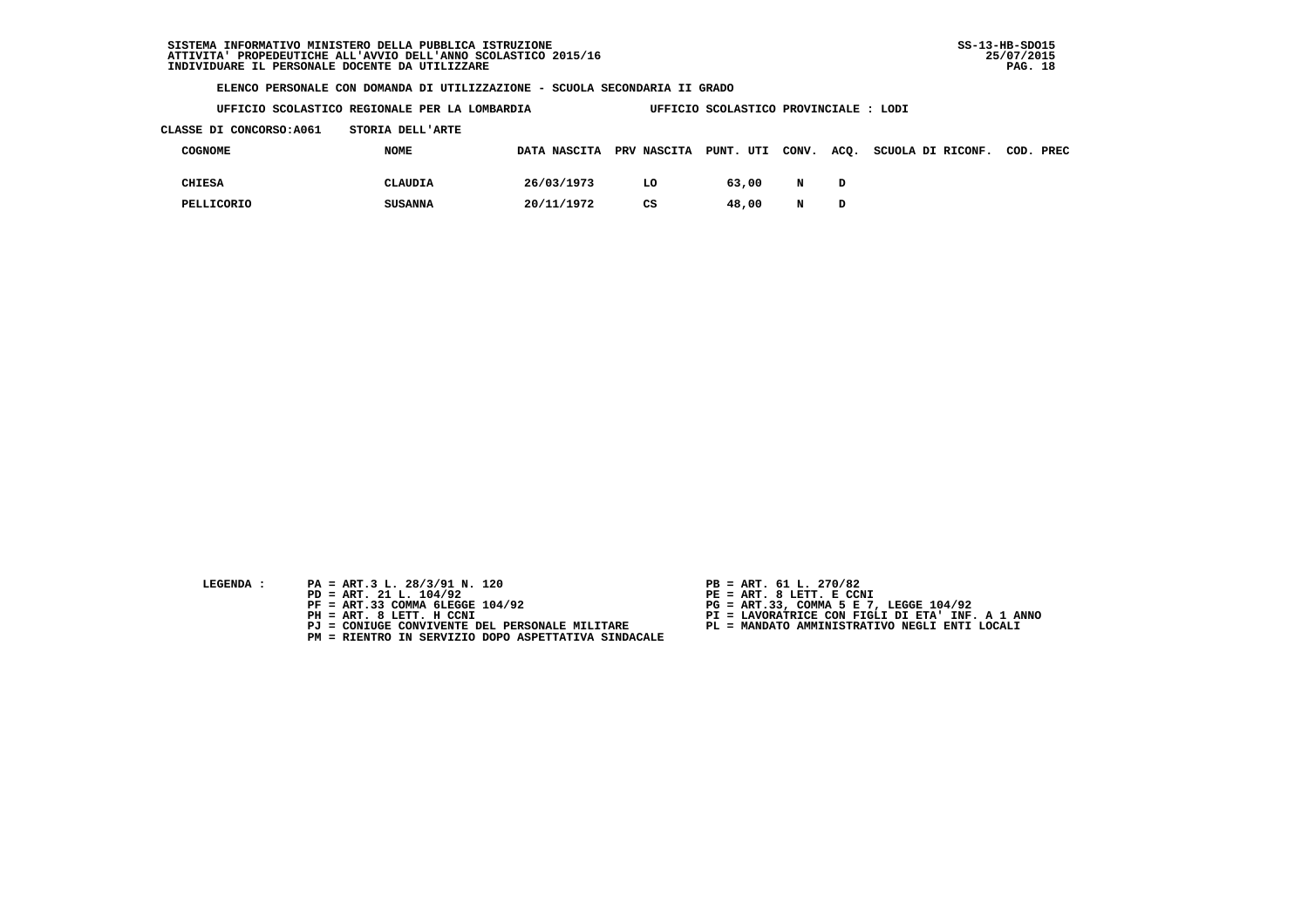|  |  |  | UFFICIO SCOLASTICO REGIONALE PER LA LOMBARDIA |  |  |  |  | UFFICIO SCOLASTICO PROVINCIALE : LODI |  |  |
|--|--|--|-----------------------------------------------|--|--|--|--|---------------------------------------|--|--|
|--|--|--|-----------------------------------------------|--|--|--|--|---------------------------------------|--|--|

 **CLASSE DI CONCORSO:A072 TOPOG. GEN., COSTR.RUR. E DISEGNO**

| COGNOME        | <b>NOME</b>        | DATA NASCITA PRV NASCITA PUNT. UTI CONV. |    |       |   | ACQ. SCUOLA DI RICONF. | COD. PREC |
|----------------|--------------------|------------------------------------------|----|-------|---|------------------------|-----------|
| <b>DRAGONI</b> | <b>MARIATERESA</b> | 06/12/1961                               | LO | 93,00 | N |                        |           |
| MONTAGNA       | FILIPPO            | 09/07/1951                               | PZ | 48,00 | N |                        |           |

- 
- **LEGENDA :** PA = ART.3 L. 28/3/91 N. 120 <br>PD = ART. 21 L. 104/92 <br>PE = ART. 8 LETT. E CCN  **PD = ART. 21 L. 104/92 PE = ART. 8 LETT. E CCNI**
	-
	-
	-
	- **PM = RIENTRO IN SERVIZIO DOPO ASPETTATIVA SINDACALE**
- 
- 
- 
- **PF = ART.33 COMMA 6LEGGE 104/92 PG = ART.33, COMMA 5 E 7, LEGGE 104/92 PH = ART. 8 LETT. H CCNI PI = LAVORATRICE CON FIGLI DI ETA' INF. A 1 ANNO**
	- **PJ = CONIUGE CONVIVENTE DEL PERSONALE MILITARE PL = MANDATO AMMINISTRATIVO NEGLI ENTI LOCALI**
		-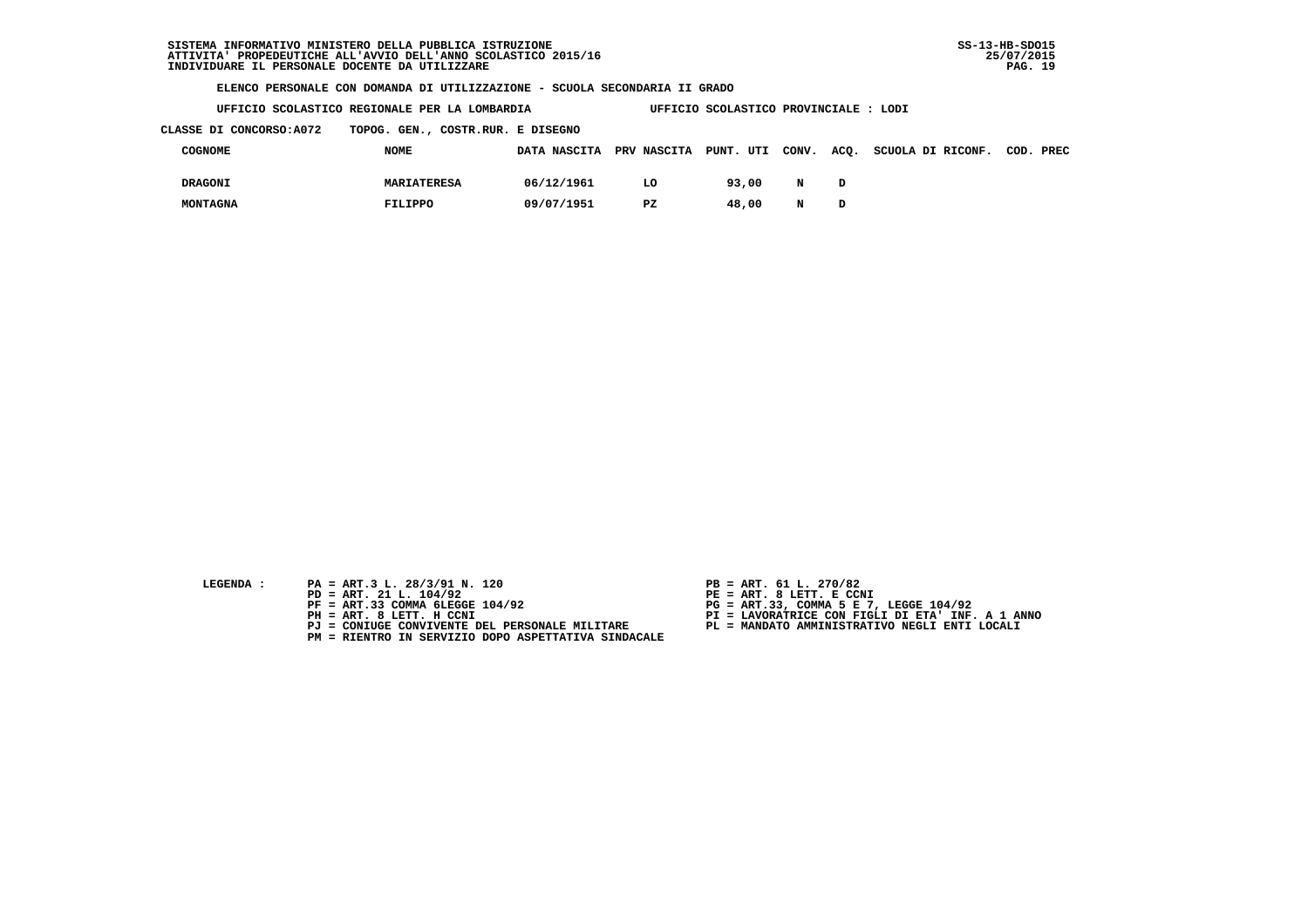**UFFICIO SCOLASTICO REGIONALE PER LA LOMBARDIA UFFICIO SCOLASTICO PROVINCIALE : LODI**

#### **CLASSE DI CONCORSO:A075 DATTILOGRAFIA E STENOGRAFIA**

| COGNOME         | <b>NOME</b>    | DATA NASCITA PRV NASCITA PUNT. UTI CONV. |    |        |   | ACO. | SCUOLA DI RICONF. | COD. PREC |  |
|-----------------|----------------|------------------------------------------|----|--------|---|------|-------------------|-----------|--|
| CARUSO          | <b>ANTONIO</b> | 03/12/1953                               | CZ | 219,00 | N | D    |                   |           |  |
| <b>ENOLGICO</b> | ANTONIO MARIA  | 18/11/1980                               | MΙ | 127,00 | N | D    |                   |           |  |

- 
- **LEGENDA :** PA = ART.3 L. 28/3/91 N. 120 <br>PD = ART. 21 L. 104/92 <br>PE = ART. 8 LETT. E CCN  **PD = ART. 21 L. 104/92 PE = ART. 8 LETT. E CCNI**
	-
	-
	-
	- **PM = RIENTRO IN SERVIZIO DOPO ASPETTATIVA SINDACALE**
- 
- 
- 
- **PF = ART.33 COMMA 6LEGGE 104/92 PG = ART.33, COMMA 5 E 7, LEGGE 104/92 PH = ART. 8 LETT. H CCNI PI = LAVORATRICE CON FIGLI DI ETA' INF. A 1 ANNO**
	- **PJ = CONIUGE CONVIVENTE DEL PERSONALE MILITARE PL = MANDATO AMMINISTRATIVO NEGLI ENTI LOCALI**
		-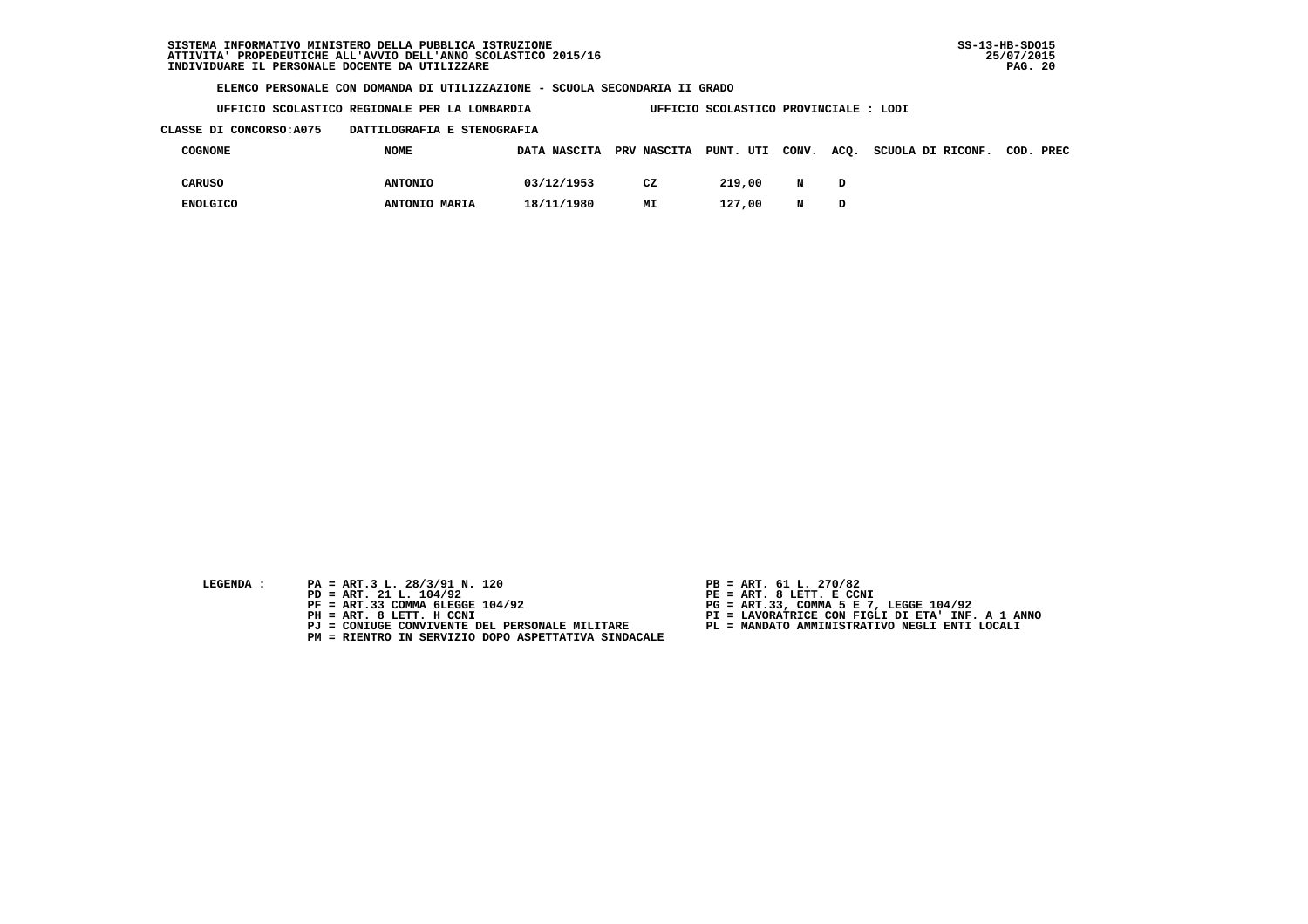**UFFICIO SCOLASTICO REGIONALE PER LA LOMBARDIA UFFICIO SCOLASTICO PROVINCIALE : LODI**

 **CLASSE DI CONCORSO:A076 TRAT.TESTI,CAL.,CONT.ELET.E AP.GES.**

| COGNOME        | <b>NOME</b>      | DATA NASCITA | PRV NASCITA PUNT. UTI |        | CONV. ACQ. |   | SCUOLA DI RICONF. | COD. PREC |
|----------------|------------------|--------------|-----------------------|--------|------------|---|-------------------|-----------|
| FUGAZZA        | PALMIRA          | 18/08/1956   | MI                    | 269,00 | N          | D |                   |           |
| <b>TORTORA</b> | GIULIANA         | 17/09/1959   | <b>NA</b>             | 251,00 | N          | D |                   |           |
| VITTORIOSO     | <b>FRANCESCO</b> | 17/10/1977   | <b>NA</b>             | 45,00  | N          | D |                   |           |

- **LEGENDA :** PA = ART.3 L. 28/3/91 N. 120 <br>PD = ART. 21 L. 104/92 <br>PE = ART. 8 LETT. E CCN
- **PD = ART. 21 L. 104/92 PE = ART. 8 LETT. E CCNI**
	-
	-
	-
	- **PM = RIENTRO IN SERVIZIO DOPO ASPETTATIVA SINDACALE**
- 
- 
- 
- **PF = ART.33 COMMA 6LEGGE 104/92 PG = ART.33, COMMA 5 E 7, LEGGE 104/92 PH = ART. 8 LETT. H CCNI PI = LAVORATRICE CON FIGLI DI ETA' INF. A 1 ANNO**
	- **PJ = CONIUGE CONVIVENTE DEL PERSONALE MILITARE PL = MANDATO AMMINISTRATIVO NEGLI ENTI LOCALI**
		-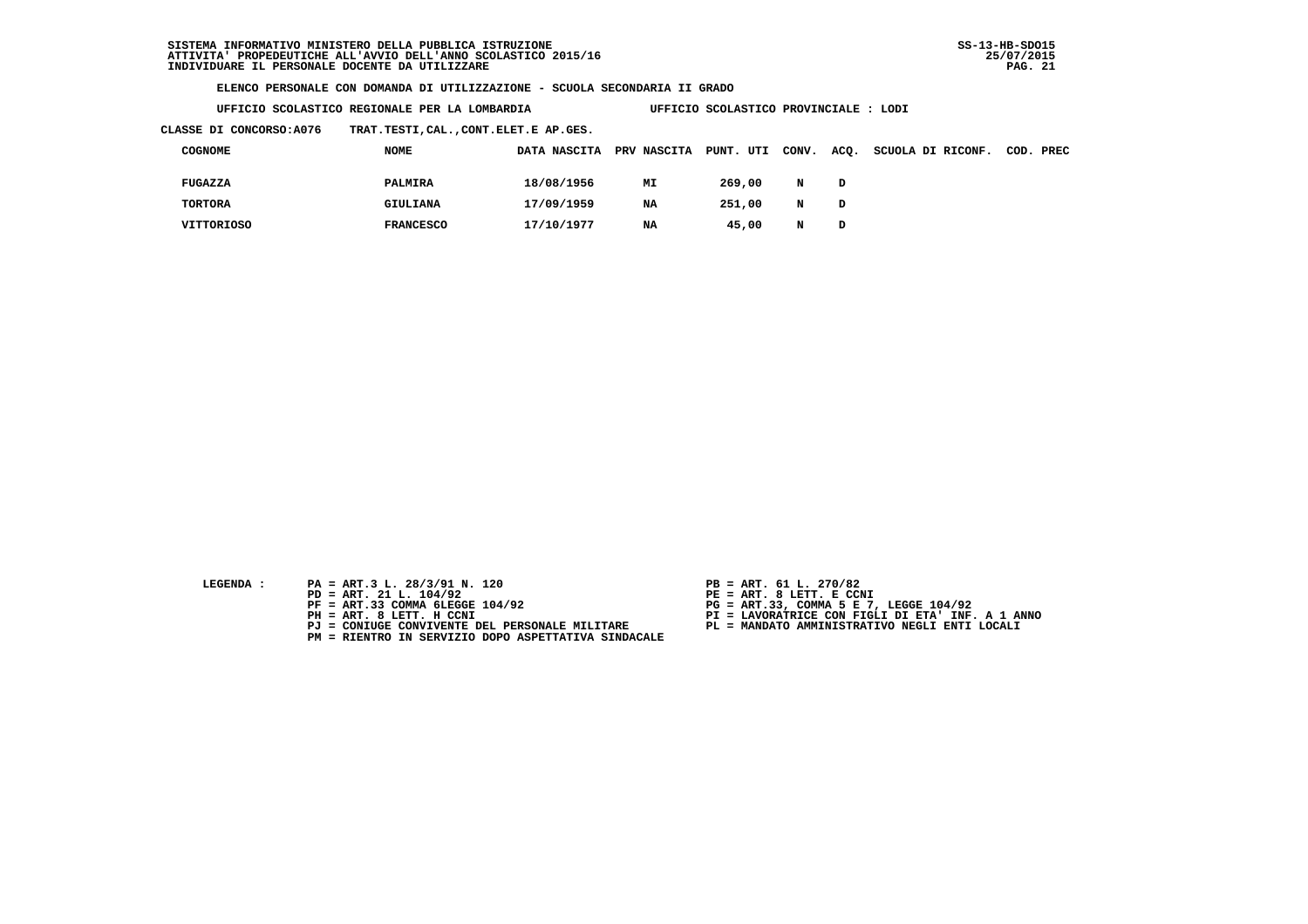**UFFICIO SCOLASTICO REGIONALE PER LA LOMBARDIA UFFICIO SCOLASTICO PROVINCIALE : LODI**

 **CLASSE DI CONCORSO:A246 LINGUA E CIV. STRANIERA (FRANCESE)**

| <b>COGNOME</b> | <b>NOME</b>      | DATA NASCITA PRV NASCITA PUNT. UTI CONV. ACO. |    |       |   | SCUOLA DI RICONF. | COD. | PREC |
|----------------|------------------|-----------------------------------------------|----|-------|---|-------------------|------|------|
| <b>ERGOI</b>   | <b>FRANCESCA</b> | 08/03/1975                                    | MI | 40,00 | N |                   |      |      |

- **LEGENDA :** PA = ART.3 L. 28/3/91 N. 120 <br>PD = ART. 21 L. 104/92 <br>PE = ART. 8 LETT. E CCN
- **PD = ART. 21 L. 104/92 PE = ART. 8 LETT. E CCNI**
	-
	-
	-
	- **PM = RIENTRO IN SERVIZIO DOPO ASPETTATIVA SINDACALE**
- 
- 
- 
- **PF = ART.33 COMMA 6LEGGE 104/92 PG = ART.33, COMMA 5 E 7, LEGGE 104/92 PH = ART. 8 LETT. H CCNI PI = LAVORATRICE CON FIGLI DI ETA' INF. A 1 ANNO**
	- **PJ = CONIUGE CONVIVENTE DEL PERSONALE MILITARE PL = MANDATO AMMINISTRATIVO NEGLI ENTI LOCALI**
		-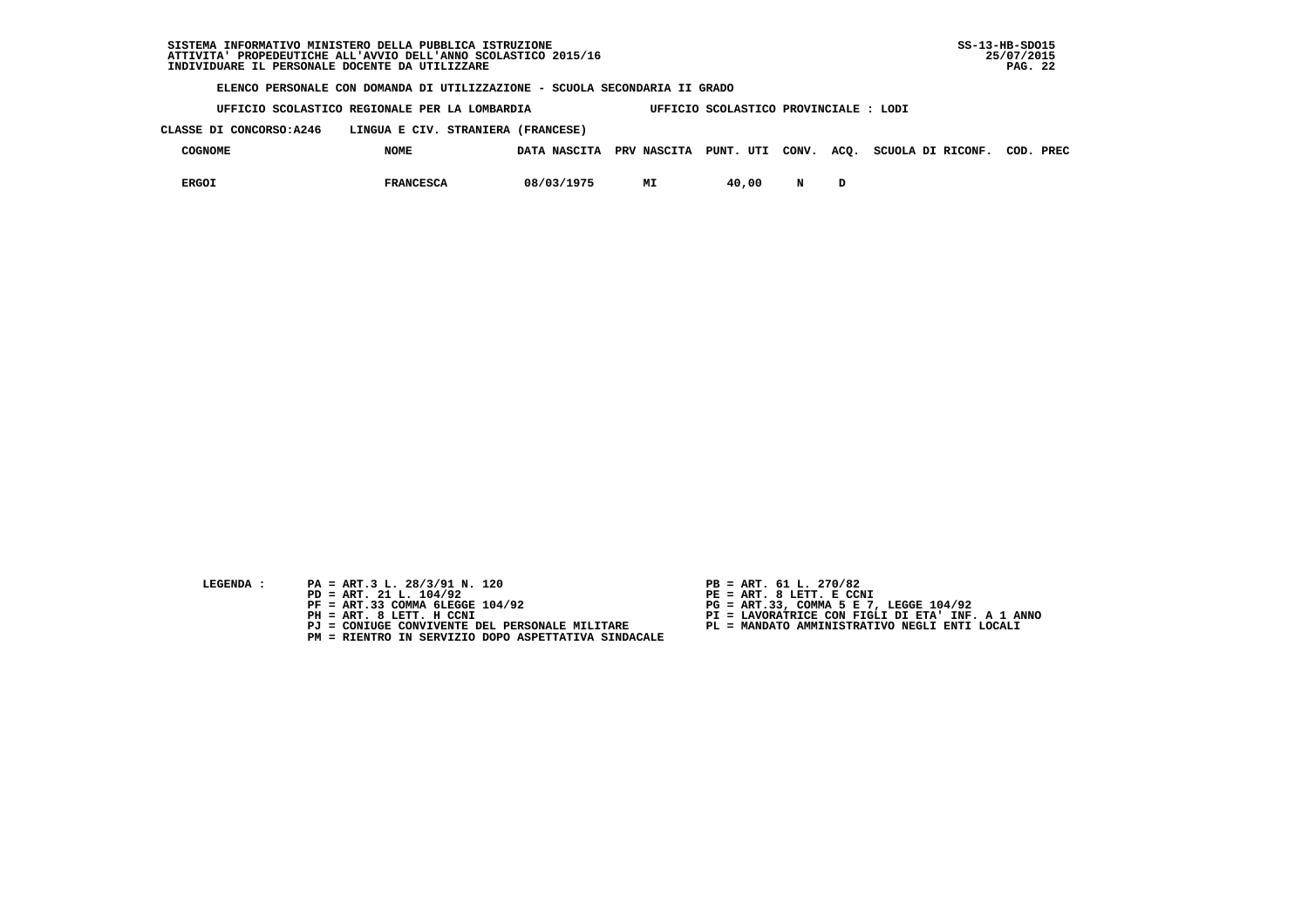**UFFICIO SCOLASTICO REGIONALE PER LA LOMBARDIA UFFICIO SCOLASTICO PROVINCIALE : LODI**

 **CLASSE DI CONCORSO:A346 LINGUA E CIV. STRANIERA (INGLESE)**

| <b>COGNOME</b>  | <b>NOME</b>                         | DATA NASCITA | PRV NASCITA | PUNT. UTI | CONV. | ACQ. | SCUOLA DI RICONF. | COD. PREC |
|-----------------|-------------------------------------|--------------|-------------|-----------|-------|------|-------------------|-----------|
| <b>BIGNAMI</b>  | <b>ERICA SERENA</b>                 | 12/10/1977   | LO          | 100,00    | N     | D    |                   |           |
| CICCOLELLA      | <b>RAFFAELLA</b>                    | 24/10/1975   | LT          | 33,00     | N     | D    |                   |           |
| <b>FILOMENA</b> | PATRIZIA                            | 17/03/1976   | <b>BN</b>   | 33,00     | N     | D    |                   |           |
| MAIOCCHI        | ELENA ALDA                          | 19/11/1970   | LO          | 19,00     | N     | D    |                   |           |
| <b>MANNA</b>    | <b>IOLANDA</b>                      | 02/05/1978   | <b>NA</b>   | 49,00     | N     | D    |                   | PI        |
| <b>PATANE'</b>  | <b>IRENE</b>                        | 13/05/1980   | CT          | 21,00     | N     | D    |                   |           |
| PICCOLO         | <b>CHIARA</b>                       | 04/06/1975   | LO          | 96,00     | N     | D    |                   |           |
| <b>RUSSO</b>    | <b>GIANCARME</b><br><b>EMANUELA</b> | 06/10/1961   | MI          | 217,00    | N     | D    |                   |           |

- **LEGENDA :** PA = ART.3 L. 28/3/91 N. 120 <br>PD = ART. 21 L. 104/92 <br>PE = ART. 8 LETT. E CCN
- **PD = ART. 21 L. 104/92 PE = ART. 8 LETT. E CCNI**
	-
	-
	-
	- **PM = RIENTRO IN SERVIZIO DOPO ASPETTATIVA SINDACALE**
- 
- 
- 
- **PF = ART.33 COMMA 6LEGGE 104/92 PG = ART.33, COMMA 5 E 7, LEGGE 104/92 PH = ART. 8 LETT. H CCNI PI = LAVORATRICE CON FIGLI DI ETA' INF. A 1 ANNO**
	- **PJ = CONIUGE CONVIVENTE DEL PERSONALE MILITARE PL = MANDATO AMMINISTRATIVO NEGLI ENTI LOCALI**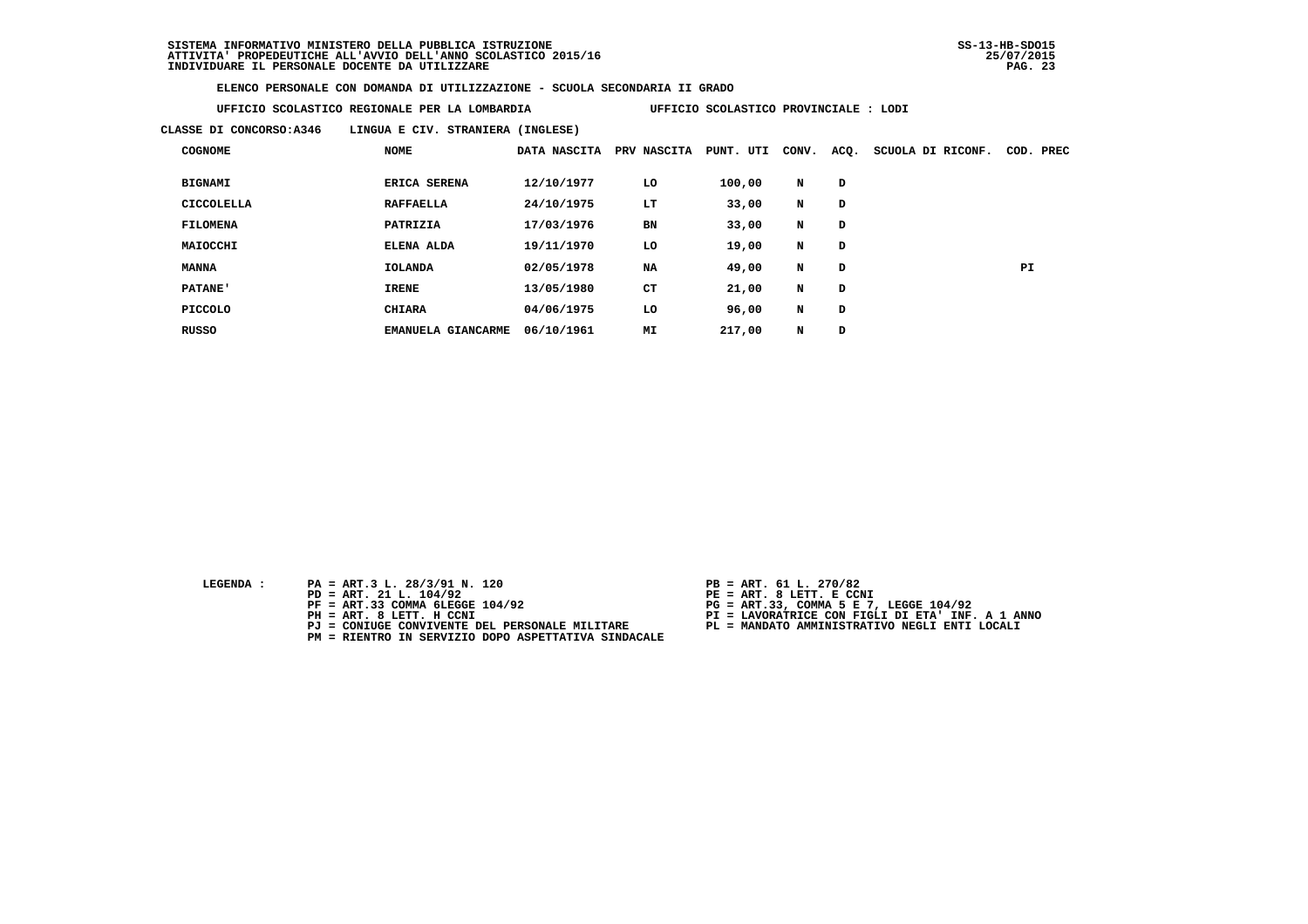|                          | SISTEMA INFORMATIVO MINISTERO DELLA PUBBLICA ISTRUZIONE<br>ATTIVITA PROPEDEUTICHE ALL'AVVIO DELL'ANNO SCOLASTICO 2015/16<br>INDIVIDUARE IL PERSONALE DOCENTE DA UTILIZZARE |              |             |                                      |       |      |                   | $SS-13-HB-SDO15$<br>25/07/2015<br>PAG. 24 |
|--------------------------|----------------------------------------------------------------------------------------------------------------------------------------------------------------------------|--------------|-------------|--------------------------------------|-------|------|-------------------|-------------------------------------------|
|                          | ELENCO PERSONALE CON DOMANDA DI UTILIZZAZIONE - SCUOLA SECONDARIA II GRADO                                                                                                 |              |             |                                      |       |      |                   |                                           |
|                          | UFFICIO SCOLASTICO REGIONALE PER LA LOMBARDIA                                                                                                                              |              |             | UFFICIO SCOLASTICO PROVINCIALE: LODI |       |      |                   |                                           |
| CLASSE DI CONCORSO: A546 | LINGUA E CIV. STRANIERA (TEDESCO)                                                                                                                                          |              |             |                                      |       |      |                   |                                           |
| <b>COGNOME</b>           | <b>NOME</b>                                                                                                                                                                | DATA NASCITA | PRV NASCITA | PUNT. UTI                            | CONV. | ACO. | SCUOLA DI RICONF. | PREC<br>COD.                              |
| <b>BIFFI</b>             | <b>EULALIA</b>                                                                                                                                                             | 10/06/1969   | LO          | 55,00                                | N     | D    |                   | РI                                        |

| <b>LEGENDA</b> |  |
|----------------|--|
|                |  |

- **EGENDA :** PA = ART.3 L. 28/3/91 N. 120
	- **PD = ART. 21 L. 104/92**<br>**PF = ART. 21 L. 104/92**<br>**PF = ART.33 COMMA 6LEGGE 104/92**
	-
	-
	-
- **PJ = CONIUGE CONVIVENTE DEL PERSONALE MILITARE PL = MANDATO AMMINISTRATIVO NEGLI ENTI LOCALI PM = RIENTRO IN SERVIZIO DOPO ASPETTATIVA SINDACALE**
- 
- 
- 
- **PF = ART.33 COMMA 6LEGGE 104/92 PG = ART.33, COMMA 5 E 7, LEGGE 104/92 PH = ART. 8 LETT. H CCNI PI = LAVORATRICE CON FIGLI DI ETA' INF. A 1 ANNO**
	-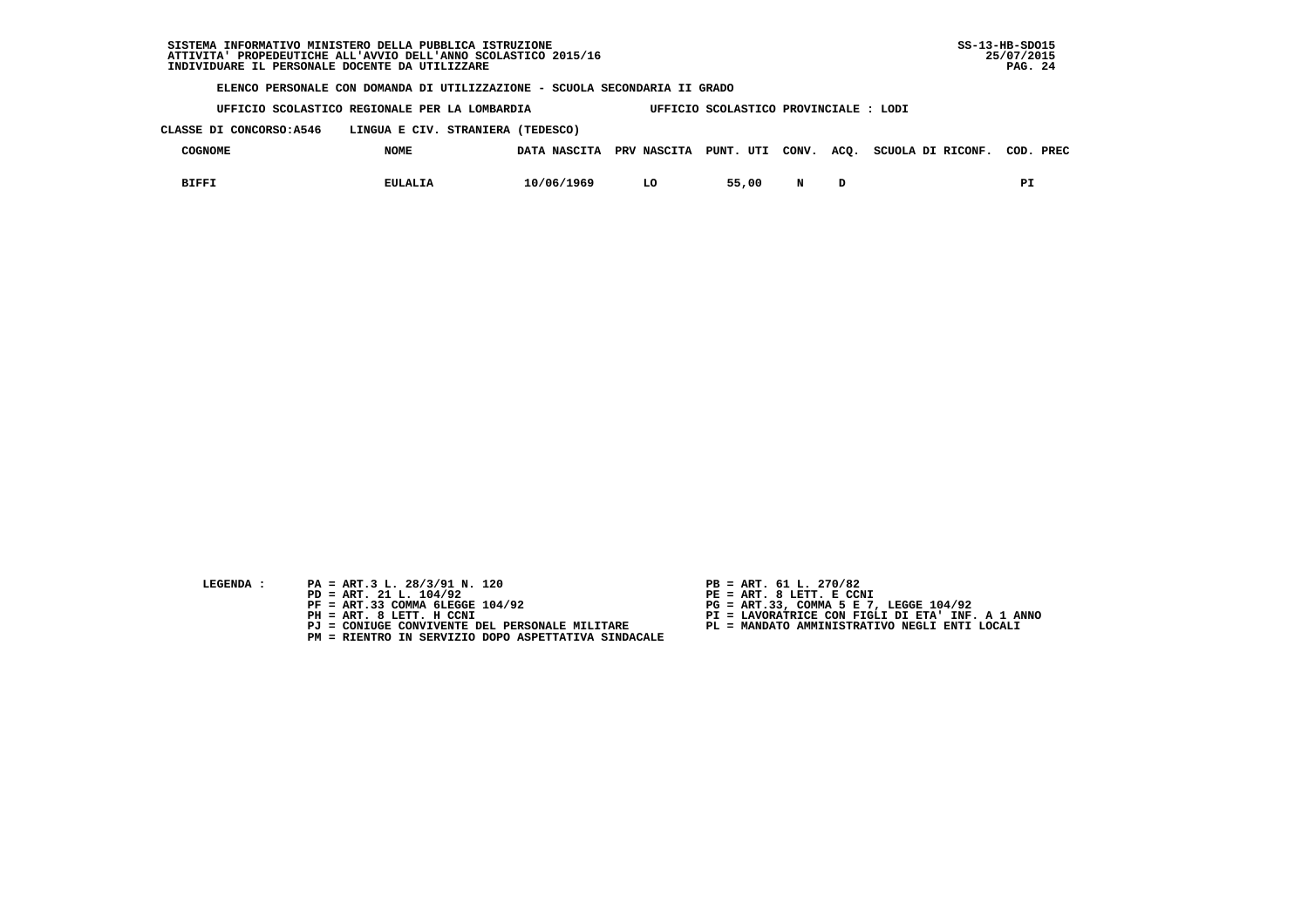**UFFICIO SCOLASTICO REGIONALE PER LA LOMBARDIA UFFICIO SCOLASTICO PROVINCIALE : LODI**

 **CLASSE DI CONCORSO:C031 CONV.IN LINGUA STRANIERA (FRANCESE)**

| COGNOME | <b>NOME</b> |            |    |      |              | DATA NASCITA PRV NASCITA PUNT. UTI CONV. ACQ. SCUOLA DI RICONF. | COD. PREC |  |
|---------|-------------|------------|----|------|--------------|-----------------------------------------------------------------|-----------|--|
| VIDALI  | CATHERINE   | 24/02/1963 | EE | 0.00 | $\mathbf{C}$ |                                                                 |           |  |

- 
- **LEGENDA :** PA = ART.3 L. 28/3/91 N. 120 <br>PD = ART. 21 L. 104/92 <br>PE = ART. 8 LETT. E CCN  **PD = ART. 21 L. 104/92 PE = ART. 8 LETT. E CCNI**
	-
	-
	-
	- **PM = RIENTRO IN SERVIZIO DOPO ASPETTATIVA SINDACALE**
- 
- 
- 
- **PF = ART.33 COMMA 6LEGGE 104/92 PG = ART.33, COMMA 5 E 7, LEGGE 104/92 PH = ART. 8 LETT. H CCNI PI = LAVORATRICE CON FIGLI DI ETA' INF. A 1 ANNO**
	- **PJ = CONIUGE CONVIVENTE DEL PERSONALE MILITARE PL = MANDATO AMMINISTRATIVO NEGLI ENTI LOCALI**
		-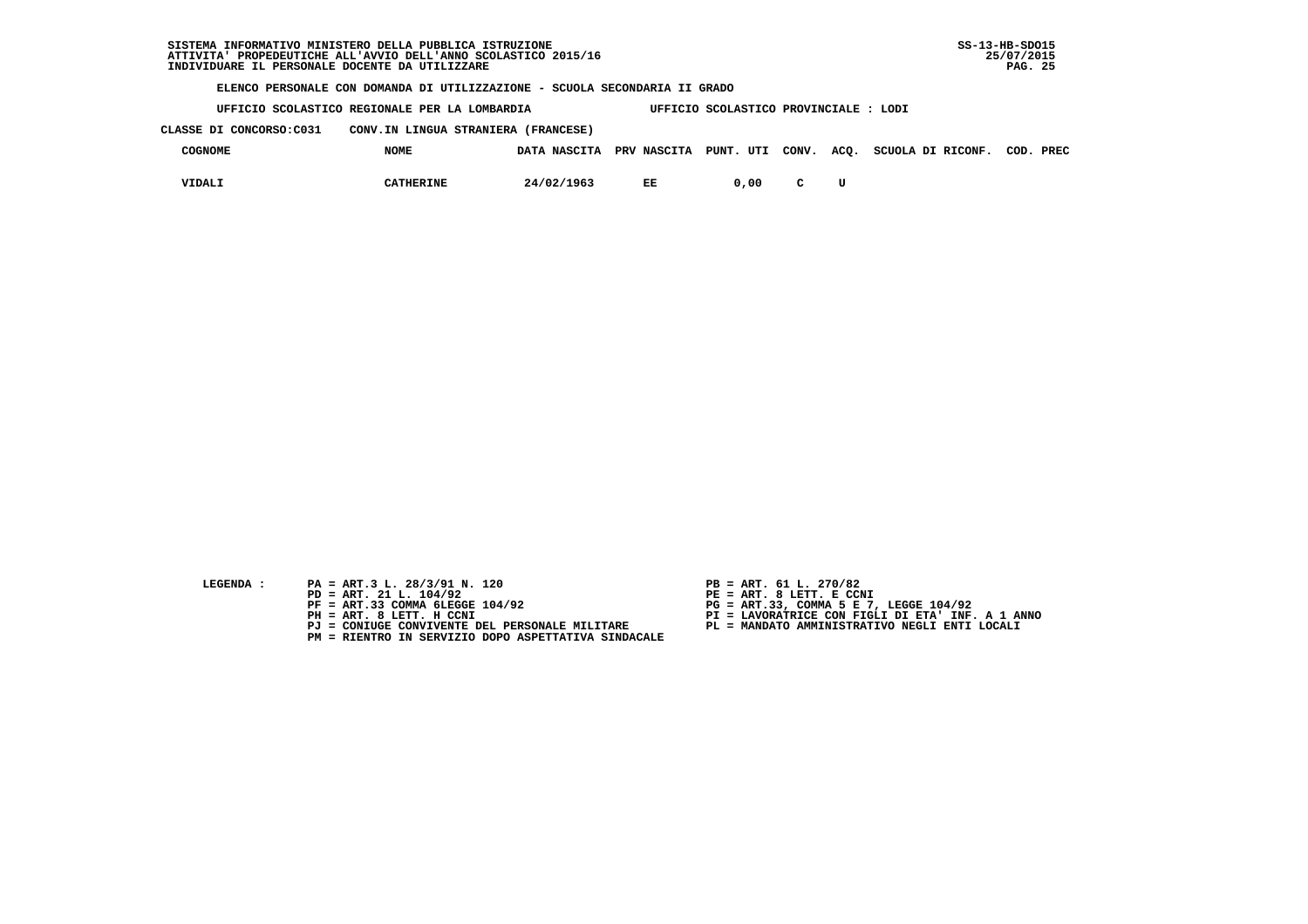**UFFICIO SCOLASTICO REGIONALE PER LA LOMBARDIA UFFICIO SCOLASTICO PROVINCIALE : LODI**

 **CLASSE DI CONCORSO:C034 CONV.IN LINGUA STRANIERA (TEDESCO)**

| <b>COGNOME</b>  | <b>NOME</b>        | DATA NASCITA | <b>PRV NASCITA</b> | PUNT. UTI | CONV. ACQ. | SCUOLA DI RICONF. | COD. | PREC |
|-----------------|--------------------|--------------|--------------------|-----------|------------|-------------------|------|------|
| <b>IERRBECK</b> | <b>PETER ERNST</b> | 21/10/1952   | EE                 | ,00       |            |                   |      |      |

- **LEGENDA :** PA = ART.3 L. 28/3/91 N. 120 <br>PD = ART. 21 L. 104/92 <br>PE = ART. 8 LETT. E CCN
- **PD = ART. 21 L. 104/92 PE = ART. 8 LETT. E CCNI**
	-
	-
	-
	- **PM = RIENTRO IN SERVIZIO DOPO ASPETTATIVA SINDACALE**
- 
- 
- 
- **PF = ART.33 COMMA 6LEGGE 104/92 PG = ART.33, COMMA 5 E 7, LEGGE 104/92 PH = ART. 8 LETT. H CCNI PI = LAVORATRICE CON FIGLI DI ETA' INF. A 1 ANNO**
	- **PJ = CONIUGE CONVIVENTE DEL PERSONALE MILITARE PL = MANDATO AMMINISTRATIVO NEGLI ENTI LOCALI**
		-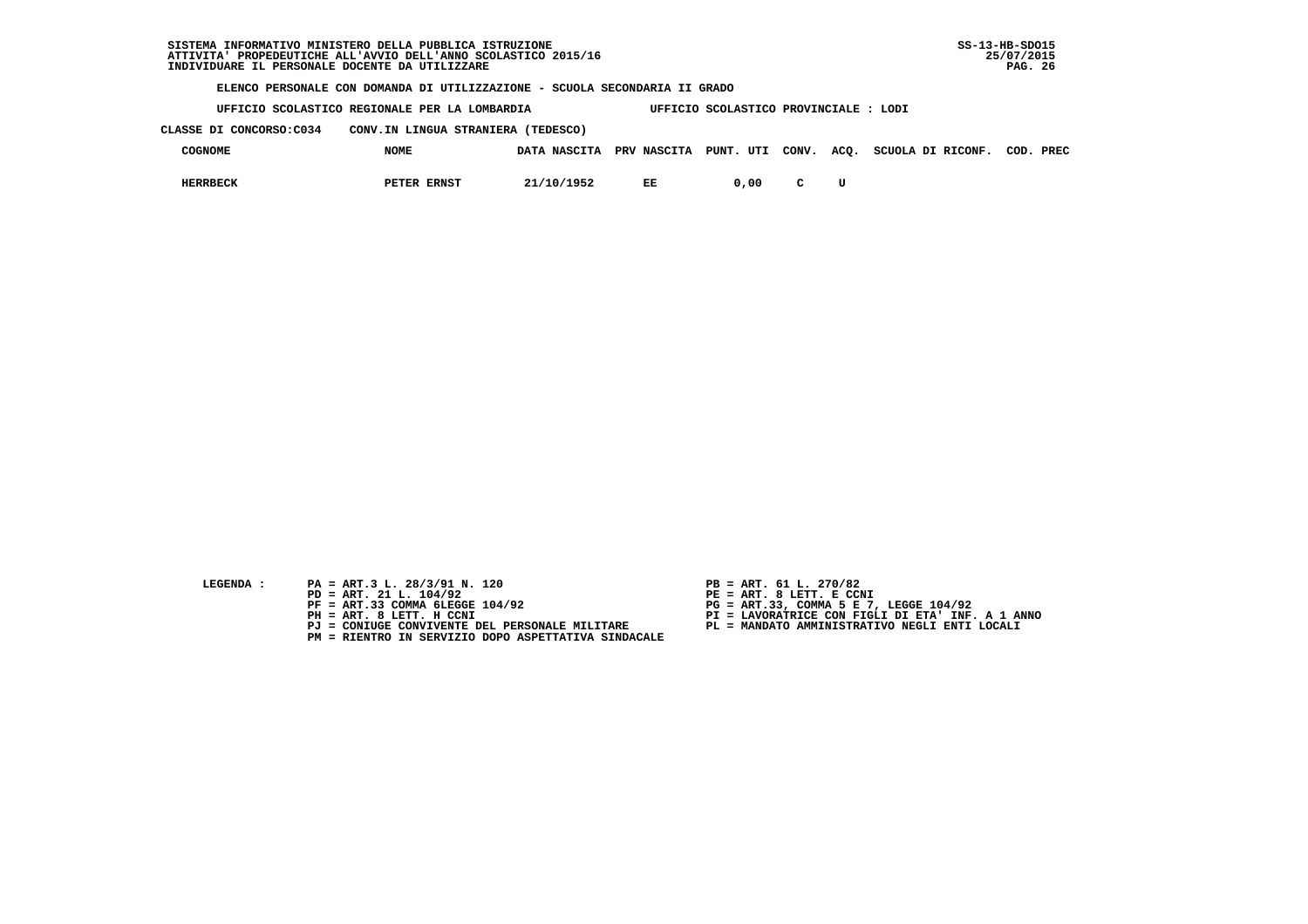| UFFICIO SCOLASTICO REGIONALE PER LA LOMBARDIA |  |
|-----------------------------------------------|--|
|-----------------------------------------------|--|

 **CLASSE DI CONCORSO:C240 LAB. CHIMICA E CHIMICA INDUSTRIALE**

| COGNOME               | <b>NOME</b>       | DATA NASCITA | PRV NASCITA PUNT. UTI CONV. ACQ. |        |   |              | SCUOLA DI RICONF. | COD. PREC |
|-----------------------|-------------------|--------------|----------------------------------|--------|---|--------------|-------------------|-----------|
| <b>BOSCO GALLETTI</b> | <b>PAOLA</b>      | 26/10/1961   | SA                               | 233,00 | N | D            |                   |           |
| CIFARELLI             | <b>GIUSEPPINA</b> | 30/11/1957   | MT                               | 180,00 | N | $\mathbf{D}$ |                   |           |
| SERIO                 | GIUSEPPE          | 12/08/1959   | CZ                               | 0.00   | C | U            |                   |           |

- **LEGENDA :** PA = ART.3 L. 28/3/91 N. 120 <br>PD = ART. 21 L. 104/92 <br>PE = ART. 8 LETT. E CCN
- **PD = ART. 21 L. 104/92 PE = ART. 8 LETT. E CCNI**
	-
	-
	-
	- **PM = RIENTRO IN SERVIZIO DOPO ASPETTATIVA SINDACALE**
- 

 **UFFICIO SCOLASTICO PROVINCIALE : LODI** 

- 
- 
- **PF = ART.33 COMMA 6LEGGE 104/92 PG = ART.33, COMMA 5 E 7, LEGGE 104/92 PH = ART. 8 LETT. H CCNI PI = LAVORATRICE CON FIGLI DI ETA' INF. A 1 ANNO**
	- **PJ = CONIUGE CONVIVENTE DEL PERSONALE MILITARE PL = MANDATO AMMINISTRATIVO NEGLI ENTI LOCALI**
		-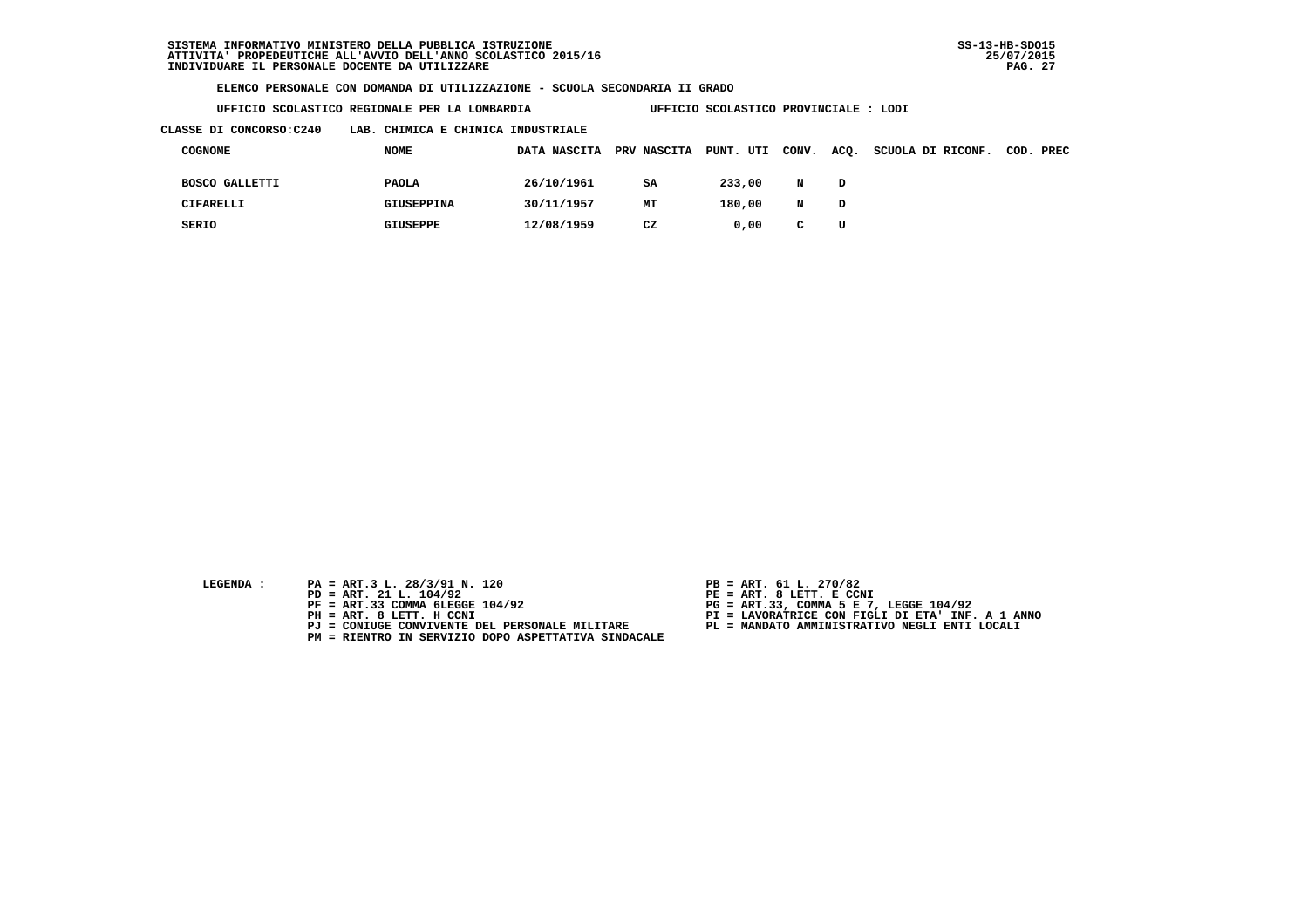**UFFICIO SCOLASTICO REGIONALE PER LA LOMBARDIA UFFICIO SCOLASTICO PROVINCIALE : LODI**

### **CLASSE DI CONCORSO:C260 LABORATORIO DI ELETTRONICA**

| COGNOME   | <b>NOME</b>   | DATA NASCITA PRV NASCITA PUNT. UTI CONV. |     |        |   |   | ACQ. SCUOLA DI RICONF. | COD. PREC |
|-----------|---------------|------------------------------------------|-----|--------|---|---|------------------------|-----------|
| GRIMALDI  | PAULA IOLANDA | 25/06/1960                               | EE  | 175,00 | N |   |                        |           |
| PANCIROLI | PIER LUIGI    | 21/12/1954                               | PC. | 0.00   | C | U |                        |           |

- **LEGENDA :** PA = ART.3 L. 28/3/91 N. 120 <br>PD = ART. 21 L. 104/92 <br>PE = ART. 8 LETT. E CCN
- **PD = ART. 21 L. 104/92 PE = ART. 8 LETT. E CCNI**
	-
	-
	-
	- **PM = RIENTRO IN SERVIZIO DOPO ASPETTATIVA SINDACALE**
- 
- 
- 
- **PF = ART.33 COMMA 6LEGGE 104/92 PG = ART.33, COMMA 5 E 7, LEGGE 104/92 PH = ART. 8 LETT. H CCNI PI = LAVORATRICE CON FIGLI DI ETA' INF. A 1 ANNO**
	- **PJ = CONIUGE CONVIVENTE DEL PERSONALE MILITARE PL = MANDATO AMMINISTRATIVO NEGLI ENTI LOCALI**
		-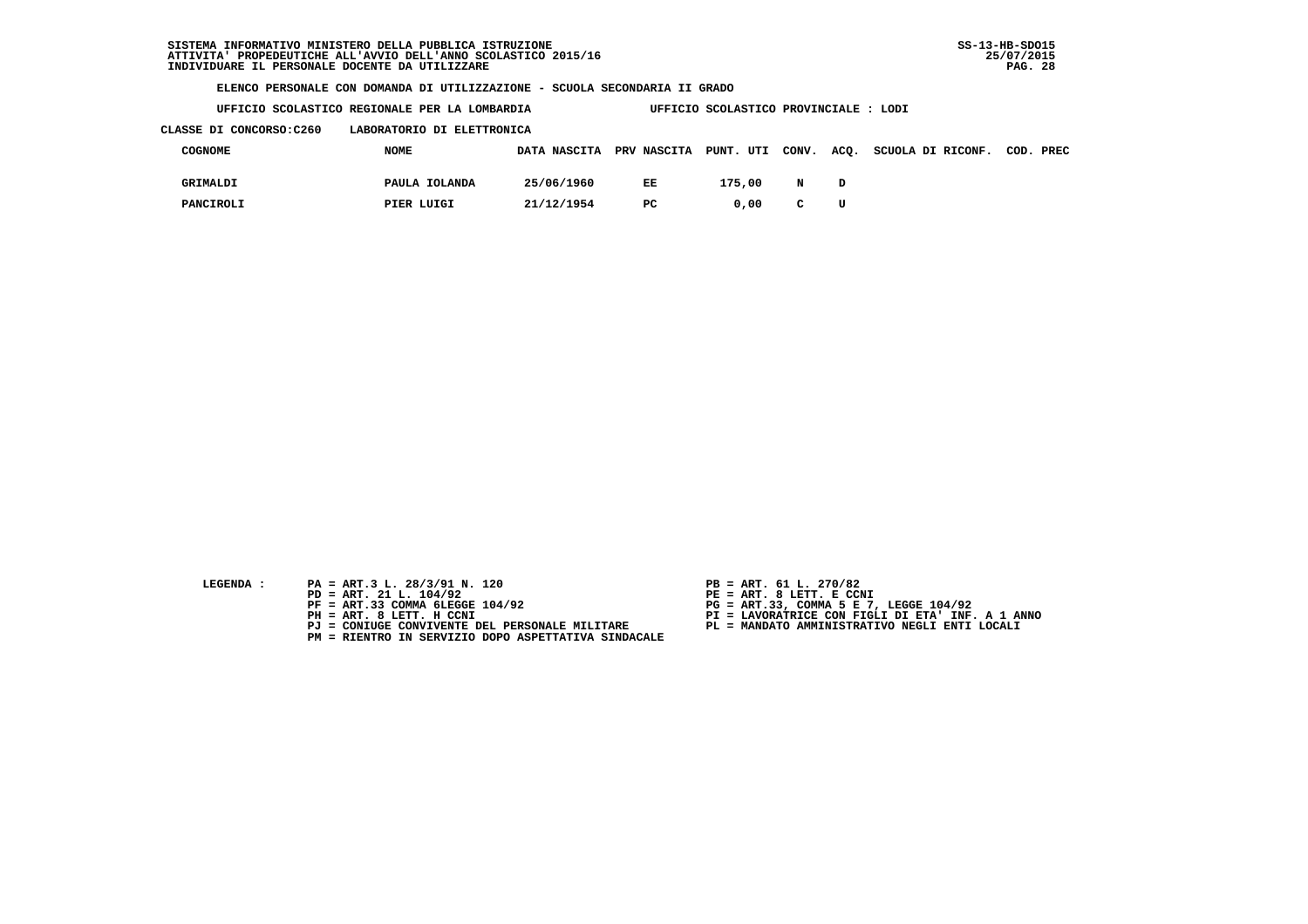**UFFICIO SCOLASTICO REGIONALE PER LA LOMBARDIA UFFICIO SCOLASTICO PROVINCIALE : LODI**

 **CLASSE DI CONCORSO:C290 LAB. DI FISICA E FISICA APPLICATA**

| COGNOME         | <b>NOME</b>      | DATA NASCITA PRV NASCITA PUNT. UTI CONV. |    |        |              |   | ACQ. SCUOLA DI RICONF. | COD. PREC |  |
|-----------------|------------------|------------------------------------------|----|--------|--------------|---|------------------------|-----------|--|
| <b>BRUNIERA</b> | GIORGIO          | 01/06/1956                               | TV | 0.00   | $\mathbf{C}$ | U |                        |           |  |
| IUGHETTI        | <b>GIANCARLO</b> | 05/06/1961                               | PC | 141,00 | N            |   |                        |           |  |

- 
- **LEGENDA :** PA = ART.3 L. 28/3/91 N. 120 <br>PD = ART. 21 L. 104/92 <br>PE = ART. 8 LETT. E CCN  **PD = ART. 21 L. 104/92 PE = ART. 8 LETT. E CCNI**
	-
	-
	-
	- **PM = RIENTRO IN SERVIZIO DOPO ASPETTATIVA SINDACALE**
- 
- 
- 
- **PF = ART.33 COMMA 6LEGGE 104/92 PG = ART.33, COMMA 5 E 7, LEGGE 104/92 PH = ART. 8 LETT. H CCNI PI = LAVORATRICE CON FIGLI DI ETA' INF. A 1 ANNO**
	- **PJ = CONIUGE CONVIVENTE DEL PERSONALE MILITARE PL = MANDATO AMMINISTRATIVO NEGLI ENTI LOCALI**
		-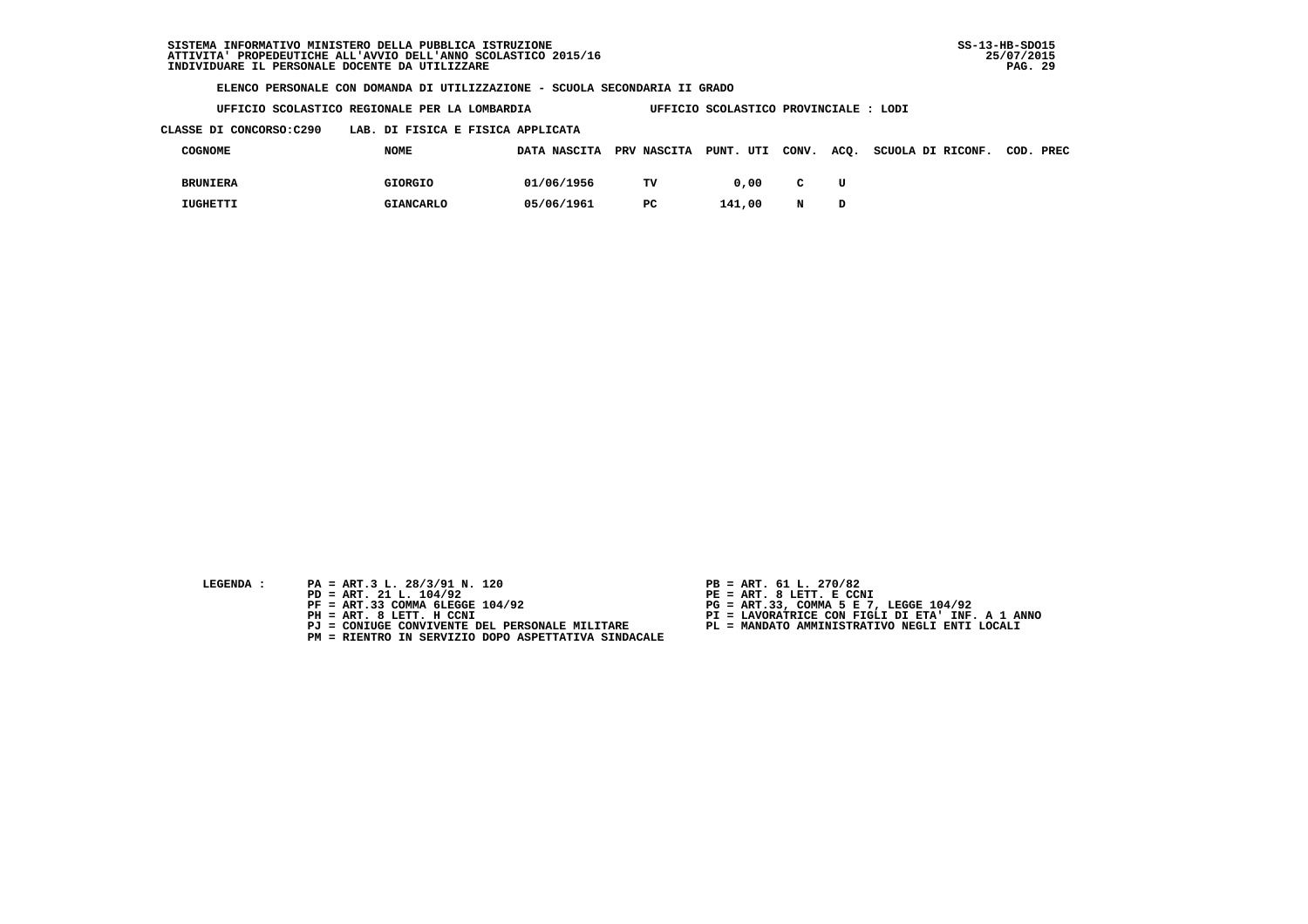| UFFICIO SCOLASTICO REGIONALE PER LA LOMBARDIA |  | UFFICIO SCOLASTICO PROVINCIALE : LODI |  |
|-----------------------------------------------|--|---------------------------------------|--|

 **CLASSE DI CONCORSO:C300 LAB. DI INFORMATICA GESTIONALE**

| COGNOME  | <b>NOME</b>       | DATA NASCITA PRV NASCITA PUNT. UTI CONV. |     |        |   | ACQ. SCUOLA DI RICONF. | COD. PREC |
|----------|-------------------|------------------------------------------|-----|--------|---|------------------------|-----------|
| MINNELLA | <b>FRANCESCA</b>  | 27/02/1969                               | RC. | 169,00 | N |                        |           |
| ZELANTE  | <b>SEBASTIANO</b> | 11/05/1967                               | SR  | 39,00  | N |                        |           |

- 
- **LEGENDA :** PA = ART.3 L. 28/3/91 N. 120 <br>PD = ART. 21 L. 104/92 <br>PE = ART. 8 LETT. E CCN  **PD = ART. 21 L. 104/92 PE = ART. 8 LETT. E CCNI**
	-
	-
	-
	- **PM = RIENTRO IN SERVIZIO DOPO ASPETTATIVA SINDACALE**
- 
- 
- 
- **PF = ART.33 COMMA 6LEGGE 104/92 PG = ART.33, COMMA 5 E 7, LEGGE 104/92 PH = ART. 8 LETT. H CCNI PI = LAVORATRICE CON FIGLI DI ETA' INF. A 1 ANNO**
	- **PJ = CONIUGE CONVIVENTE DEL PERSONALE MILITARE PL = MANDATO AMMINISTRATIVO NEGLI ENTI LOCALI**
		-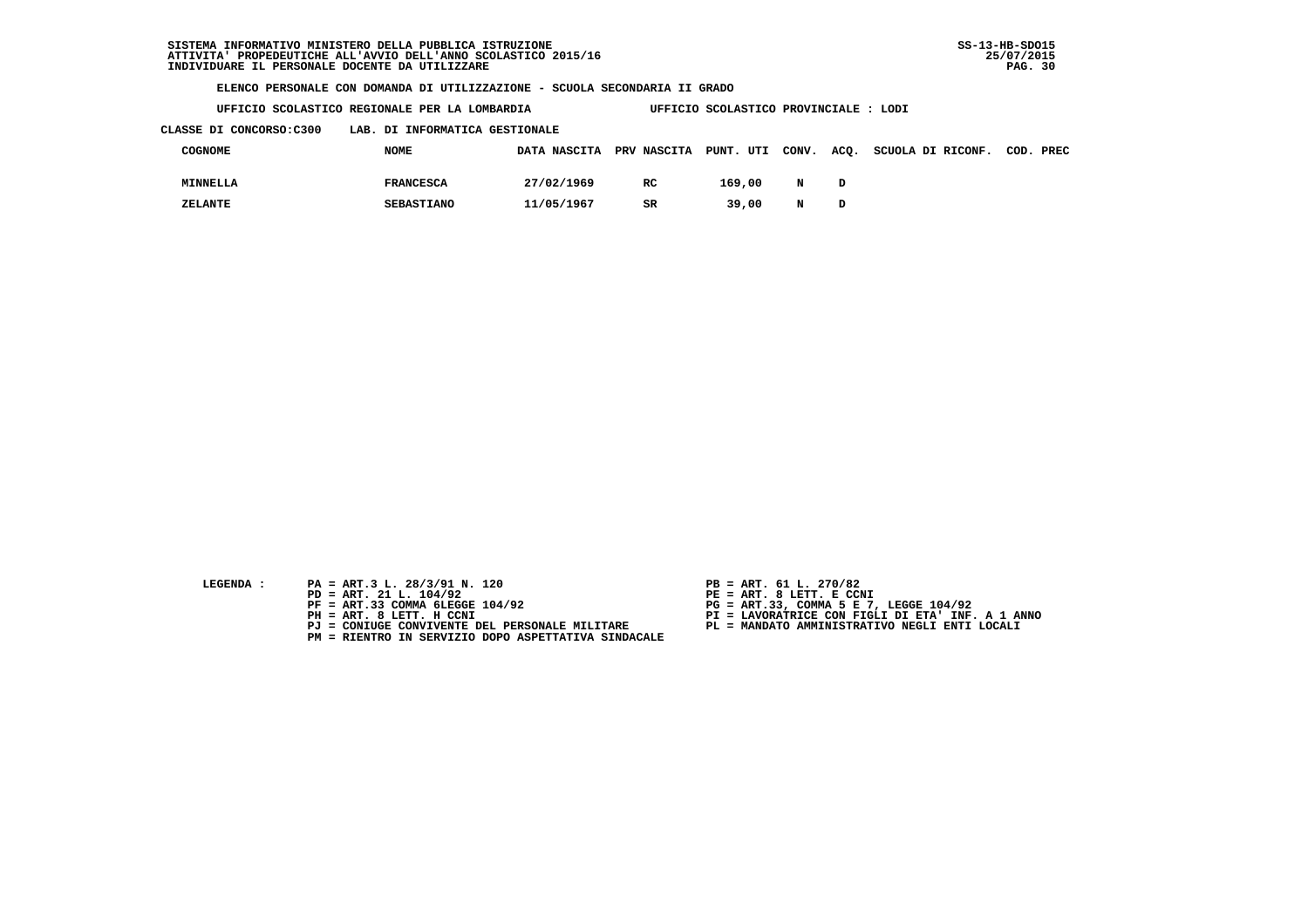| SISTEMA INFORMATIVO MINISTERO DELLA PUBBLICA ISTRUZIONE        | $SS-13-HB-SDO15$ |
|----------------------------------------------------------------|------------------|
| ATTIVITA' PROPEDEUTICHE ALL'AVVIO DELL'ANNO SCOLASTICO 2015/16 | 25/07/2015       |
| INDIVIDUARE IL PERSONALE DOCENTE DA UTILIZZARE                 | . 31<br>PAG.     |

 **UFFICIO SCOLASTICO REGIONALE PER LA LOMBARDIA UFFICIO SCOLASTICO PROVINCIALE : LODI**

 **CLASSE DI CONCORSO:C320 LAB. MECCANICO-TECNOLOGICO**

| <b>COGNOME</b> | <b>NOME</b>  | DATA NASCITA PRV NASCITA PUNT. UTI CONV. ACQ. |                 |       |   | SCUOLA DI RICONF. | COD. | <b>PREC</b> |
|----------------|--------------|-----------------------------------------------|-----------------|-------|---|-------------------|------|-------------|
| <b>BIANCHI</b> | MASSIMILIANO | 25/05/1968                                    | DV <sub>7</sub> | 74,00 | N |                   |      |             |

- **LEGENDA :** PA = ART.3 L. 28/3/91 N. 120 <br>PD = ART. 21 L. 104/92 <br>PE = ART. 8 LETT. E CCN
- **PD = ART. 21 L. 104/92 PE = ART. 8 LETT. E CCNI**
	-
	-
	-
	- **PM = RIENTRO IN SERVIZIO DOPO ASPETTATIVA SINDACALE**
- 
- 
- 
- **PF = ART.33 COMMA 6LEGGE 104/92 PG = ART.33, COMMA 5 E 7, LEGGE 104/92 PH = ART. 8 LETT. H CCNI PI = LAVORATRICE CON FIGLI DI ETA' INF. A 1 ANNO**
	- **PJ = CONIUGE CONVIVENTE DEL PERSONALE MILITARE PL = MANDATO AMMINISTRATIVO NEGLI ENTI LOCALI**
		-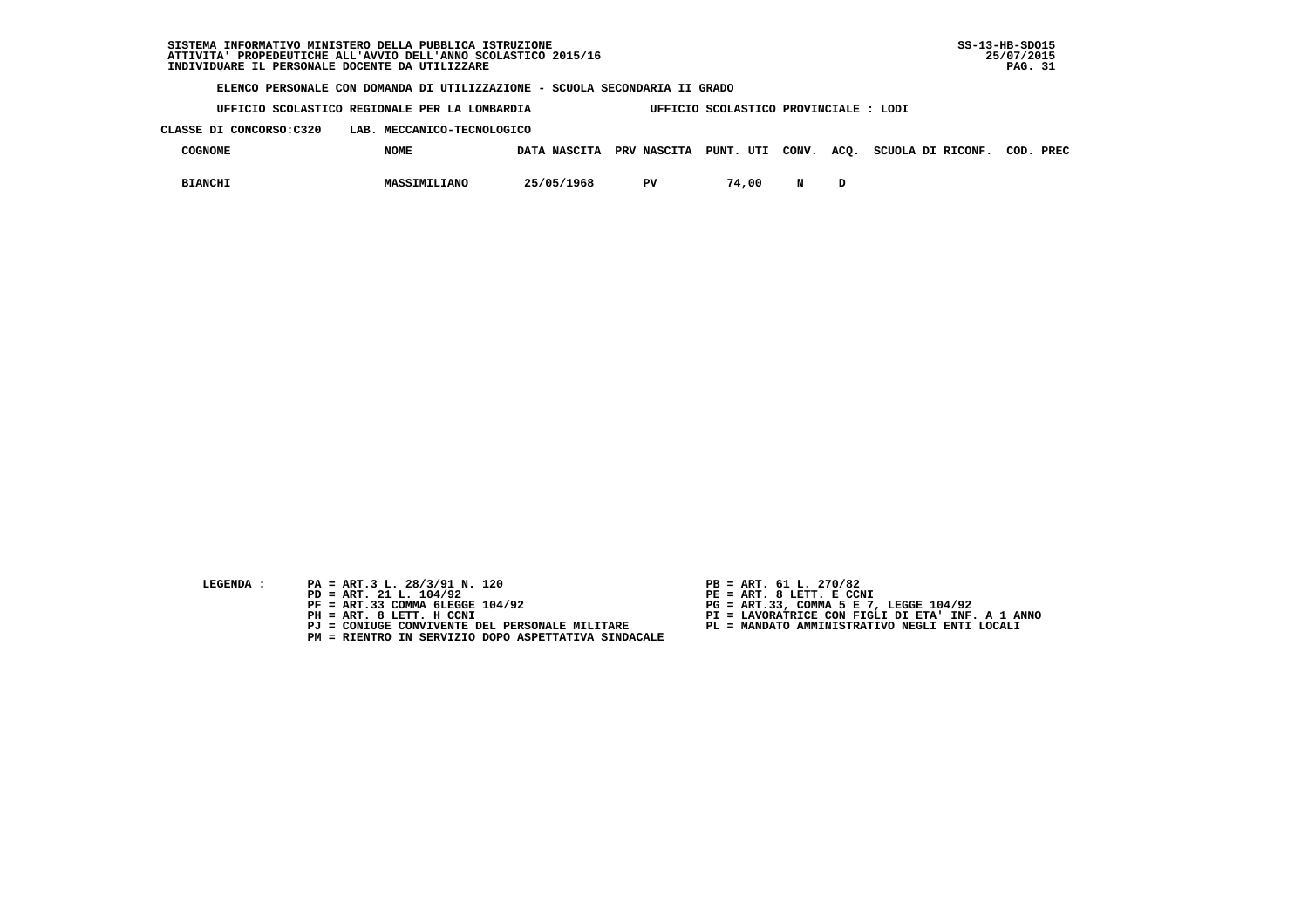**UFFICIO SCOLASTICO REGIONALE PER LA LOMBARDIA UFFICIO SCOLASTICO PROVINCIALE : LODI**

 **CLASSE DI CONCORSO:C350 LAB. DI TECNICA MICROBIOLOGICA**

| COGNOME      | <b>NOME</b>     | DATA NASCITA | PRV NASCITA |        |   | PUNT. UTI CONV. ACQ. SCUOLA DI RICONF. | COD. | PREC |
|--------------|-----------------|--------------|-------------|--------|---|----------------------------------------|------|------|
| <b>SERGI</b> | <b>STEFANIA</b> | 31/10/1971   | LE          | 114,00 | N |                                        |      |      |

- **LEGENDA :** PA = ART.3 L. 28/3/91 N. 120 <br>PD = ART. 21 L. 104/92 <br>PE = ART. 8 LETT. E CCN
- **PD = ART. 21 L. 104/92 PE = ART. 8 LETT. E CCNI**
	-
	-
	-
	- **PM = RIENTRO IN SERVIZIO DOPO ASPETTATIVA SINDACALE**
- 
- 
- 
- **PF = ART.33 COMMA 6LEGGE 104/92 PG = ART.33, COMMA 5 E 7, LEGGE 104/92 PH = ART. 8 LETT. H CCNI PI = LAVORATRICE CON FIGLI DI ETA' INF. A 1 ANNO**
	- **PJ = CONIUGE CONVIVENTE DEL PERSONALE MILITARE PL = MANDATO AMMINISTRATIVO NEGLI ENTI LOCALI**
		-